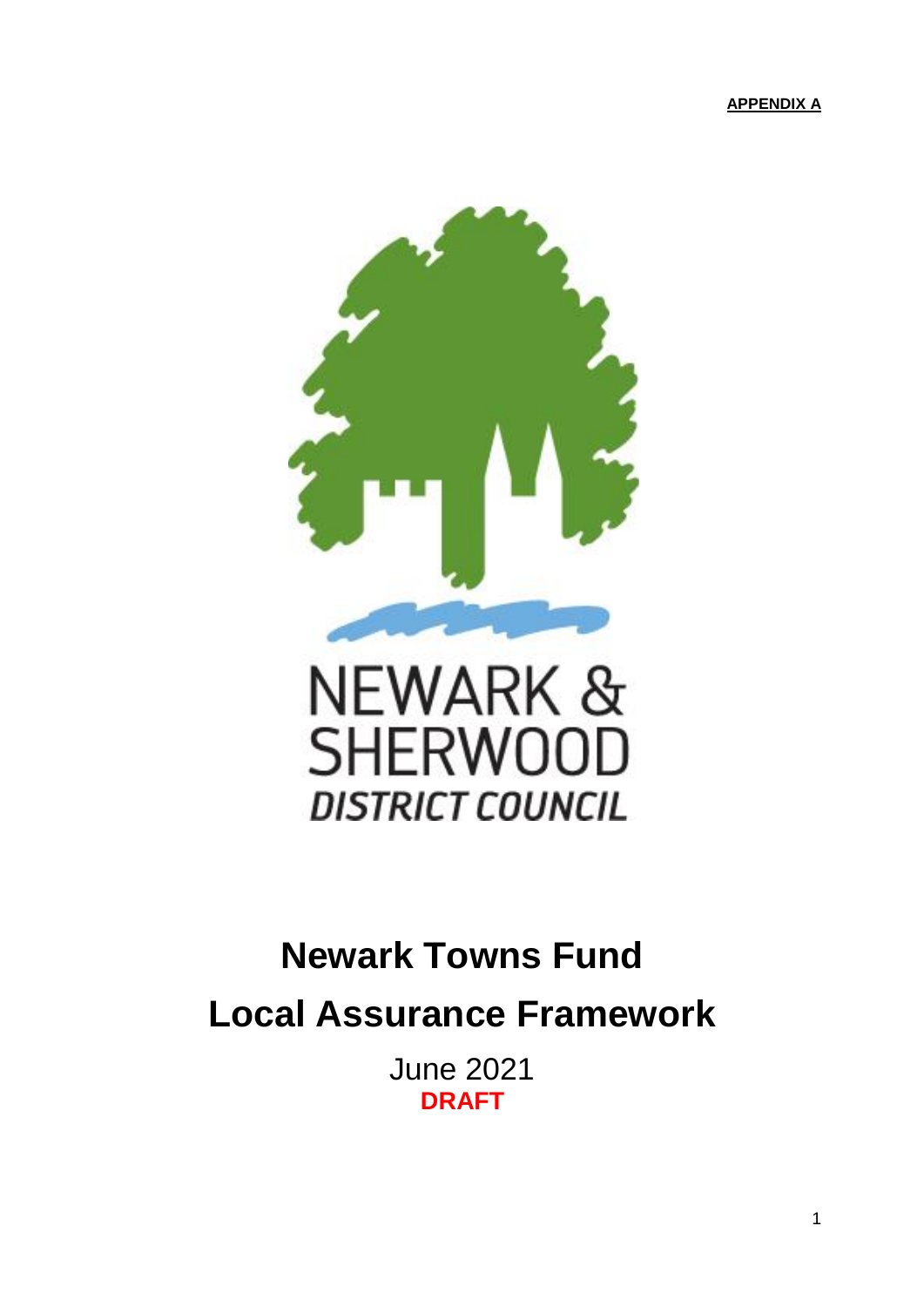## **Table of Contents**

|    |                                                | Page 3  |
|----|------------------------------------------------|---------|
| 2  |                                                | Page 5  |
| 3  |                                                | Page 7  |
| 4  |                                                | Page 8  |
| 5  |                                                | Page 9  |
| 6  |                                                | Page 10 |
| 7  |                                                | Page 11 |
| 8  |                                                | Page 12 |
| 9  |                                                | Page 14 |
| 10 |                                                | Page 15 |
| 11 |                                                | Page 16 |
| 12 |                                                | Page 17 |
| 13 |                                                | Page 18 |
| 14 | Town Investment Projects and Assurance Process | Page 19 |
| 15 |                                                | Page 24 |
| 16 |                                                | Page 26 |
| 17 |                                                | Page 28 |

## **Appendices**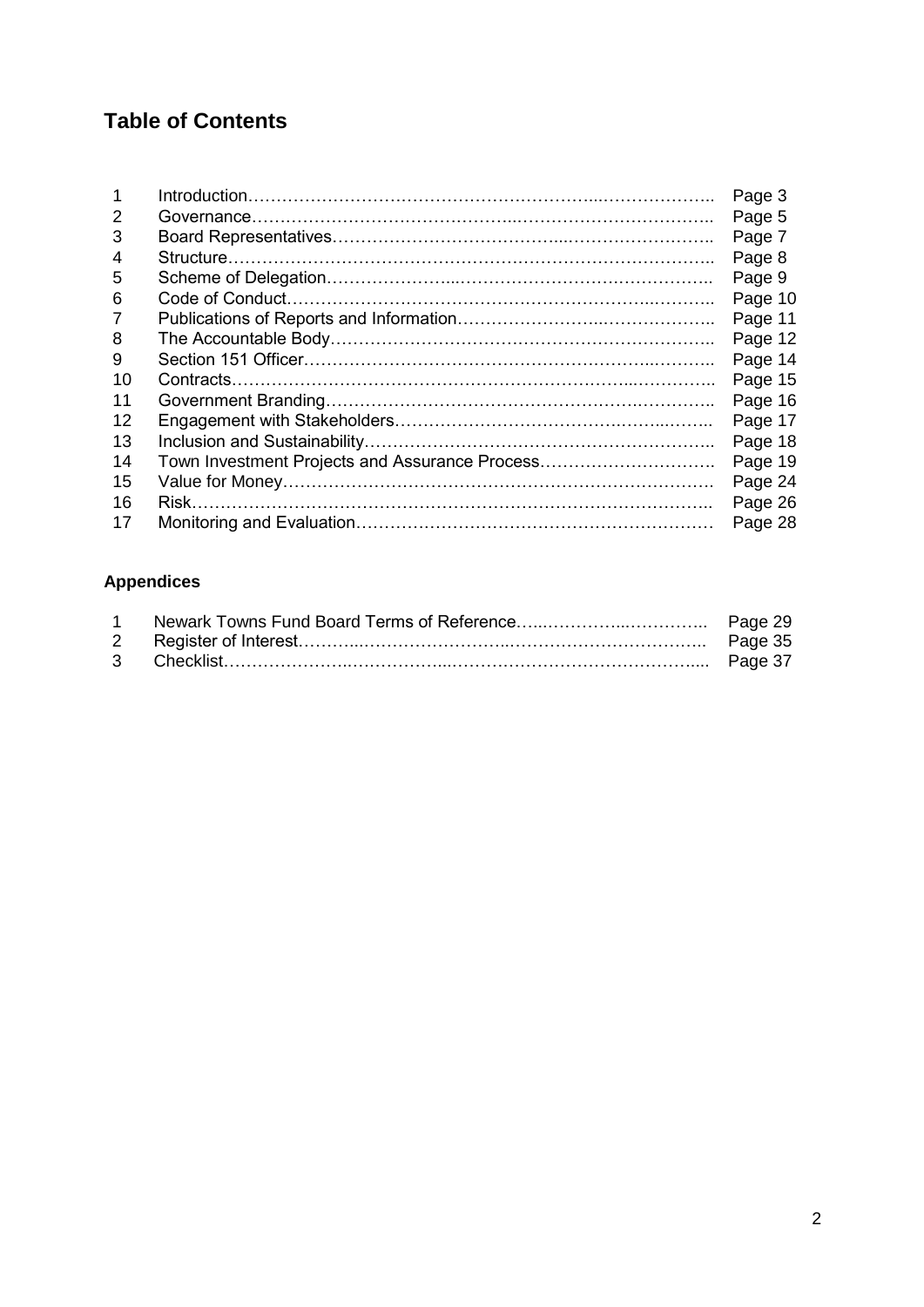## **1 Introduction**

#### **Town Investment Plan**

In September 2019, it was announced that Newark-on-Trent had been chosen as one of 100 towns in the UK to potentially receive up to £25 million worth of investment, as part of the Government's 'Town Deal' initiative.

For Newark to have the best chance in being awarded the maximum funding, the Newark Towns Fund Board invited residents and visitors of Newark to take part in a survey to have a say the Towns challenges and opportunities. Local children were also asked to share their ideas on the future of Newark in the form of a writing competition. This work informed the shaping of projects and proposals to enable the strongest 'Deal' possible to be presented to Government.

This was captured in the Newark's 'Town Investment Plan', which was submitted to the Government at the end of July 2020.

The ambition is to 'reimagine' the town by addressing its visible and unseen challenges whilst maximising the positives. Learning and earning constraints continue to stifle social mobility and opportunity for residents and businesses. Retail vacancies and unemployment remain unacceptable high.

Four pillars of intervention were identified:

- Skills, Education, and Business
- Connectivity (digital, physical, people, and services)
- Town Centre Regeneration and Culture
- Town Centre Residential

It was announced in March 2021 that Newark had been successful in its bid for the £25 million of investment.

#### **Newark Towns Fund Board**

The Newark Towns Fund Board comprises c.40 private and public businesses and bodies and is the vehicle through which the vision and strategy for the town is defined.

The primary role of the Newark Towns Fund Board is to provide strong and visible leadership for Newark, challenging partners to increase their ambition of what can be achieved collectively and acting as advocates for the town.

Since inception in early 2020, the Newark Towns Fund Board has agreed a vision for Newark and sought to maximise the opportunities for growth; including, the development of a well evidenced Town Investment Plan which sets out a clear understanding of the area, focusing on its assets, opportunities and challenges.

As the Newark Towns Fund Board enters its next phase in the Towns Fund process, its purpose changes to a strategic and delivery focus. As such, the structure of the Board has been updated to reflect the change in focus to include a Main Towns Fund Board and a smaller Executive Towns Board (see Section 4 for details).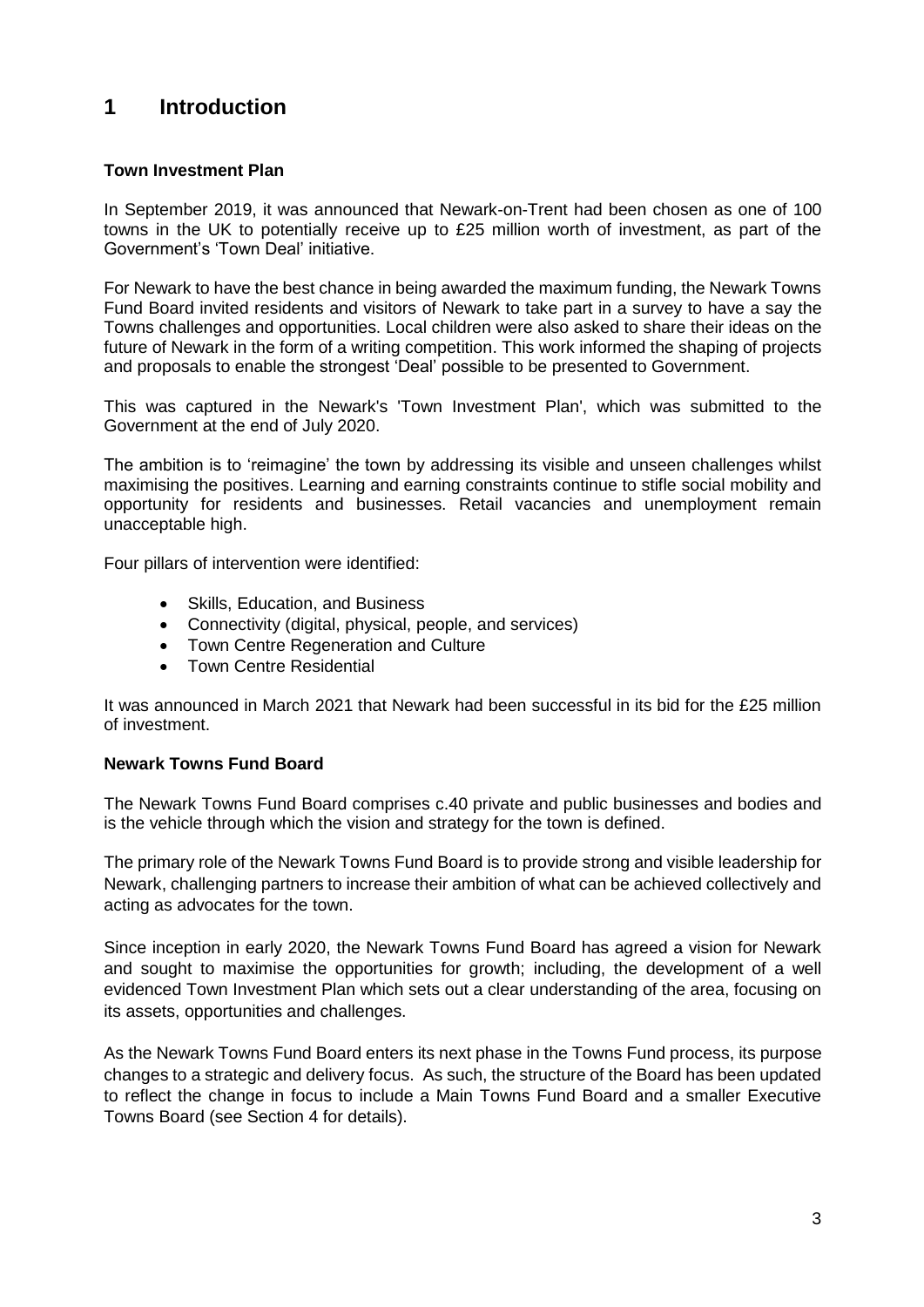#### **Local Assurance Framework**

This Local Assurance Framework (LAF) sets out how the Newark Towns Fund Board will effectively undertake its role in relation to good governance and allocation of public funds it is responsible for. It identifies the roles to be taken by Newark Towns Fund Board and its constituent Boards, by the Accountable Body and by the promoters of projects. This includes the process of ensuring value for money, prioritisation, appraisal, business case development and risk management.

It also sets out the process to be followed in selecting priorities for the Towns Fund.

Newark Towns Fund Board is fully committed to ensuring the highest standards of governance, accountability and transparency across all aspects of its activities and will review the LAF annually and make any changes in line with changes made to the Local Growth Assurance Framework to ensure consistency and full compliance. The Local Growth Assurance Framework has been used as a guide for the development of this Framework in the absence of an overarching assurance framework for the Towns Fund programme.

Newark and Sherwood District Council is the Accountable Body, and therefore has responsibility for ensuring this LAF is in place, meets the standards set out by Government and that all funding decisions are made in accordance with it. The Section 151 Officer will provide assurance of proper use of Government Funds and Governance Procedures within the Newark Towns Fund Board activities.

Newark and Sherwood District Council and the Newark Towns Fund Board will notify the Ministry of Housing, Communities and Local Government (MHCLG) of any significant changes made to the LAF.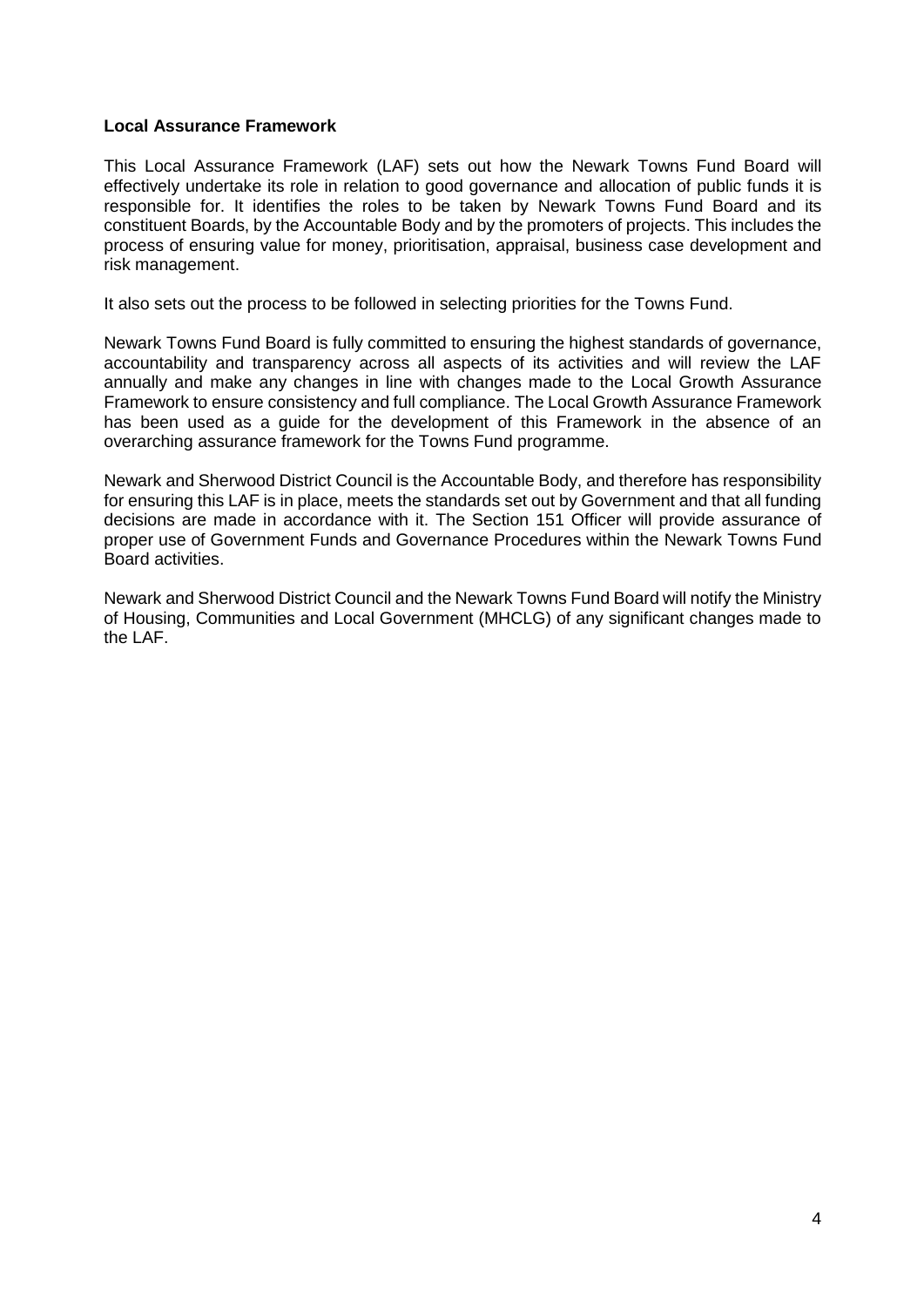## **2 Governance**

The Newark Towns Fund Board have clear systems, rules and practices and processes in place to ensure that decisions are made on a transparent basis, by the appropriate persons or groups and based on appropriate skills and capability.

Members of the Newark Towns Fund Board and other subgroups will work within the agreed governance structures and will always demonstrate the highest standards of conduct. Any third party involved with the Newark Towns Fund Board or who is providing a service to the Newark Towns Fund Board will be made aware they are expected to act within the governance system and that their conduct is expected to be consistent with the standards applicable to members of the Newark Towns Fund Board.

As per the Towns Fund Prospectus, the Government expect that Town Deal Boards align with governance and polices of the Lead Council (Newark and Sherwood District Council). This includes whistle blowing, conflicts of interest and complaints.

Newark and Sherwood District Council expects employees and its members to adhere to the seven Nolan Principles of public life. Therefore, Members of the Newark Towns Fund Board, Executive Board and Sub Boards are expected to adhere to those same principles of:

- **Selflessness**
- Integrity
- Objectivity
- Accountability
- Openness
- Honesty
- Leadership

Each Board Member and Substitute Board Member is required to submit a signed version of the Register of Interest, Terms of Reference, and Code of Conduct before formal membership is given. A copy of the Register of Interest, Terms of Reference, and Codes of Conduct are included within Appendix 1 and Appendix 2 of this document. Completed forms are submitted on the Newark and Sherwood District Council Website, as Accountable Body, under the list of Board representatives.

In light of the Covid-19 pandemic, Newark Towns Fund Meetings may be held in person or virtually, as required. The same governance rules apply to meetings that are held virtually.

An agenda, including reports presented to the Newark Towns Fund Main Board and Newark Towns Executive Board, are required to be circulated to all Board Members 5 working days prior to a Main Board or Executive Board Meeting and will be published on the Newark and Sherwood District's website.

An item of business not included in the agenda for a meeting may be considered by the meeting for reasons of urgency, if the person presiding at the meeting considers it appropriate and necessary to do so. Only in the most exceptional circumstances might it be considered necessary and appropriate for a matter of strategic importance to be dealt with in this manner.

Any urgent decision that needs to be made by the Newark Towns Fund Main Board or Newark Towns Fund Executive Board that does not fit within the timeframe of the scheduled meetings may be decided through the written procedure set out in Section 5, Scheme of Delegation, where the Co-Chairs consider it appropriate and necessary to do so.

Minutes and actions from Main Board and Executive Board Meetings are required to be published and circulated to Board Members no more than 10 working days following a Main Board and Executive Board Meeting.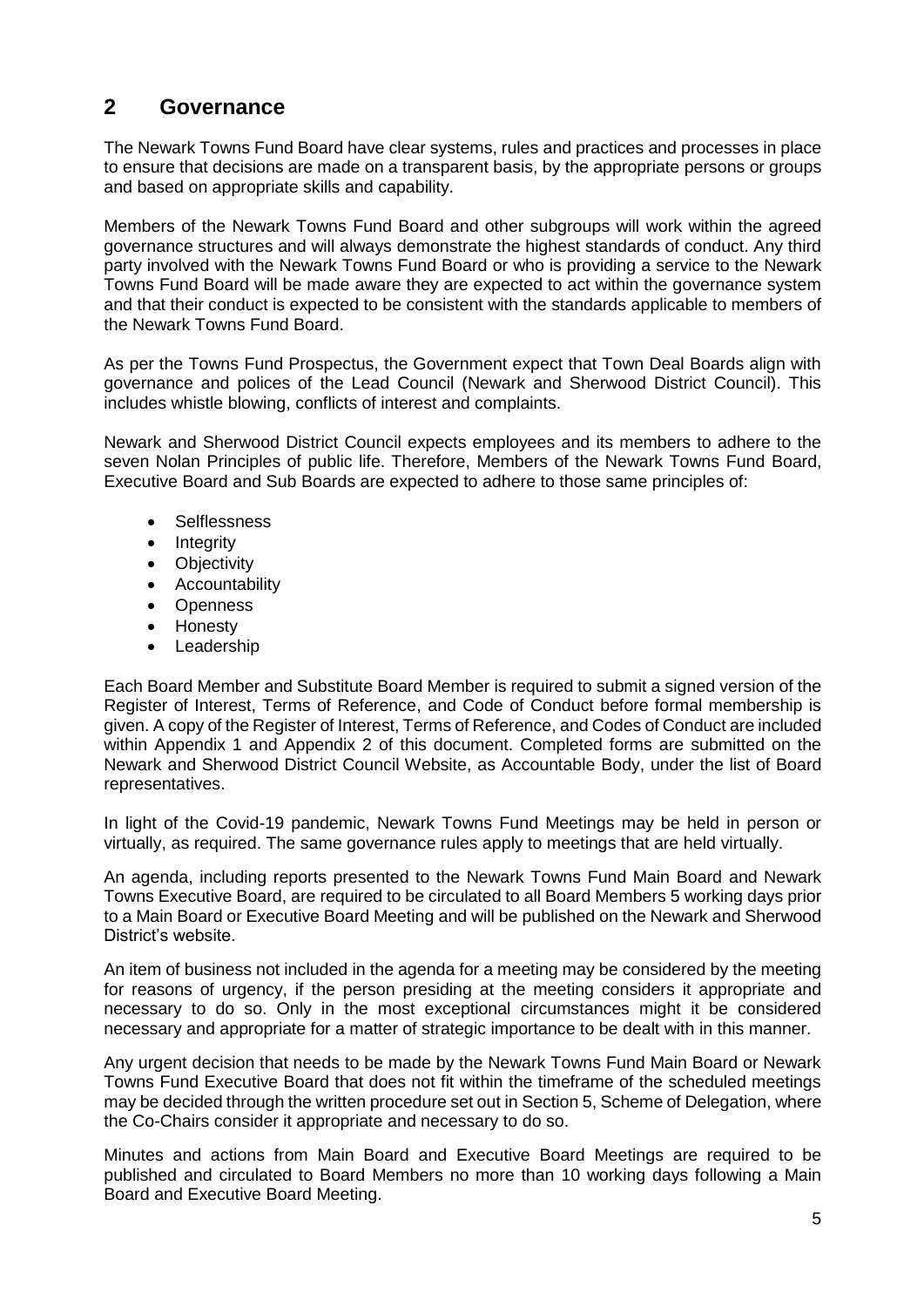Additional governance information such as future board meeting dates are also made available on Newark and Sherwood District Council's website.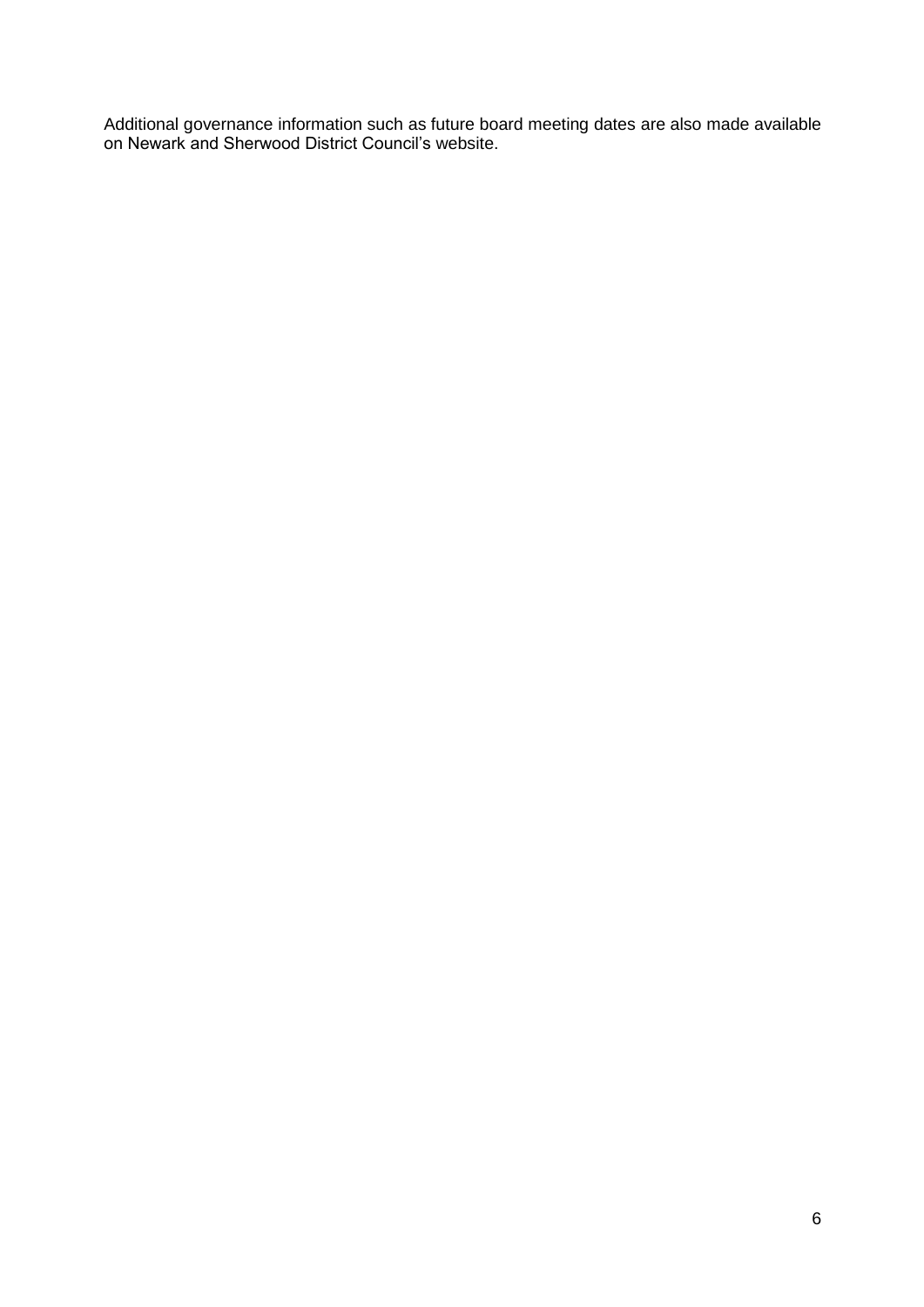## **3 Board Representatives**

The Newark Towns Fund Board comprises c.40 private and public businesses and bodies (including local government, education providers, charities, local business groups. public limited companies and private organisations).

The Newark Towns Fund Board comprises of the following representatives:

- **Chair and Co-Chair** The posts will lead and facilitate the Board providing strategic direction. Each role will be independent in its own right and at least one role will be held by a private sector representative. To enable the Board to proceed at least one of the two Chairs must be in attendance at the Main Board meetings and the Executive Board meetings. The Chair and Co-Chair will be voted in on an annual basis.
- **Board Members** Representatives from the public and private sector including local business, Higher Education, Further Education, community voluntary services, emergency services, media and the District Council. Board Membership will be reviewed annually. Any decision made by the Chair must be formally ratified by the rest of the Board Members. There may be one vote per organisation.
- **Substitute Board Members** Substitute members from organisations will be entitled to attend Board meetings and vote when a Board Member is not available. Substitute members are required to follow the governance process.
- **Advisors** Advisors are invited by Board Members and participate in the meetings but have no voting rights or ability to make decisions on behalf of the Board.
- **S151 Officer** Newark and Sherwood District Council is the Accountable Body for the Town Board. The Council's S151 Officer will ensure compliance with all necessary financial regulations.

#### **Process for New Membership**

The Newark Towns Fund Board keeps a register of all Board and Substitute Members. Membership is reviewed on an annual basis. Board Members are notified with six months of their term left and given the option to reapply for a one term extension. Should the Board Member choose not to reapply the position is advertised via adverts in the local press and journals. Following the advertisement, the chairs will agree the shortlist for a vote into the Executive Towns Fund Board.

Part of the Main Board's responsibility is to ensure that that the Board Membership reflects the Newark Towns Fund Board area including age, gender, ethnicity, public and private sector, geography, and skills. Newark Towns Fund Board remains committed to diversity on its Board based on all protected characteristics and will encourage engagement and representation from across all communities from across the region.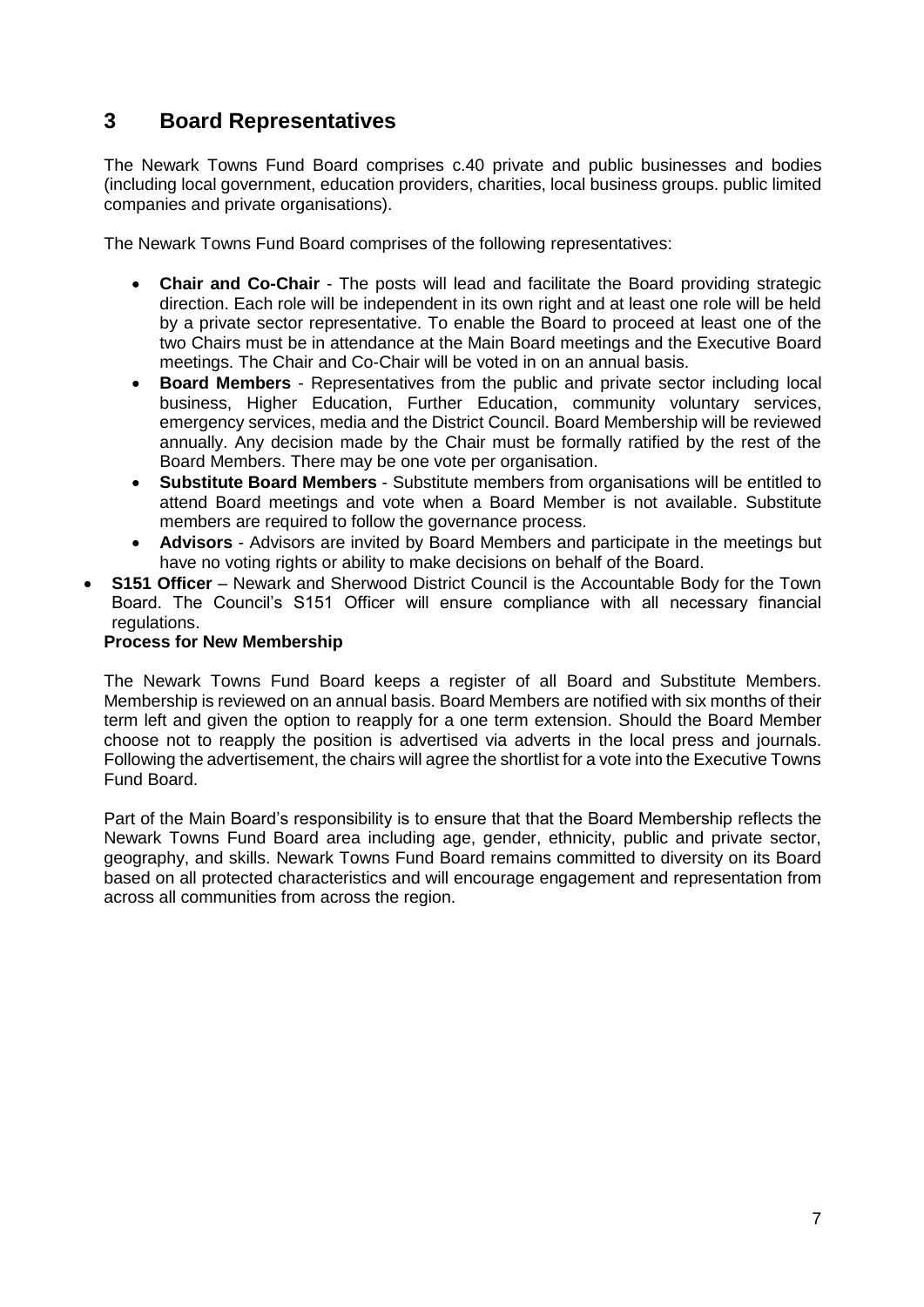## **4 Structure**

The governance structure of the Newark Towns Fund Board is as follows**:**



The **Newark Towns Fund Main Board** is made up of the c.40 Board Members and Substitute Members as detailed in Board Representatives. The Main Board is to meet once every 6 months and its purpose is to oversee strategic decisions.

The **Newark Towns Fund Executive Board** is made up of a maximum of eight Board Members of which at least two are from Newark and Sherwood District Council, being the Chief Executive and S151 Officer, and at least four are from the private sector. The Executive Board representatives are approved annually by the Main Board and includes one of the Co-Chairs. The purpose of the Executive Board is to drive operational and delivery decisions as delegated by the Main Board. Advisors can be invited into Executive Board meetings and decision making.

**Theme Based Working Groups** are set up under the subjects of Skills Education & Business; Connectivity; Town Centre Regeneration & Culture; and Town Centre Residential. The Working Groups are made up of individual themed project groups. These groups are formulated and meet as required. The purpose of these groups are to deliver the projects identified in the Town Investment Plan and report any additional initiatives to the Executive Board. Theme Based Working Groups will be activated and inactivated based on the programme of projects within the Working Group. Each Theme Based Working Group will have a Working Group Champion whose role will be to call projects in under the group and organise meetings as required. A Newark and Sherwood District Council Officer will be included in each Theme Based Working Group who will be responsible for taking minutes and actions for the meetings.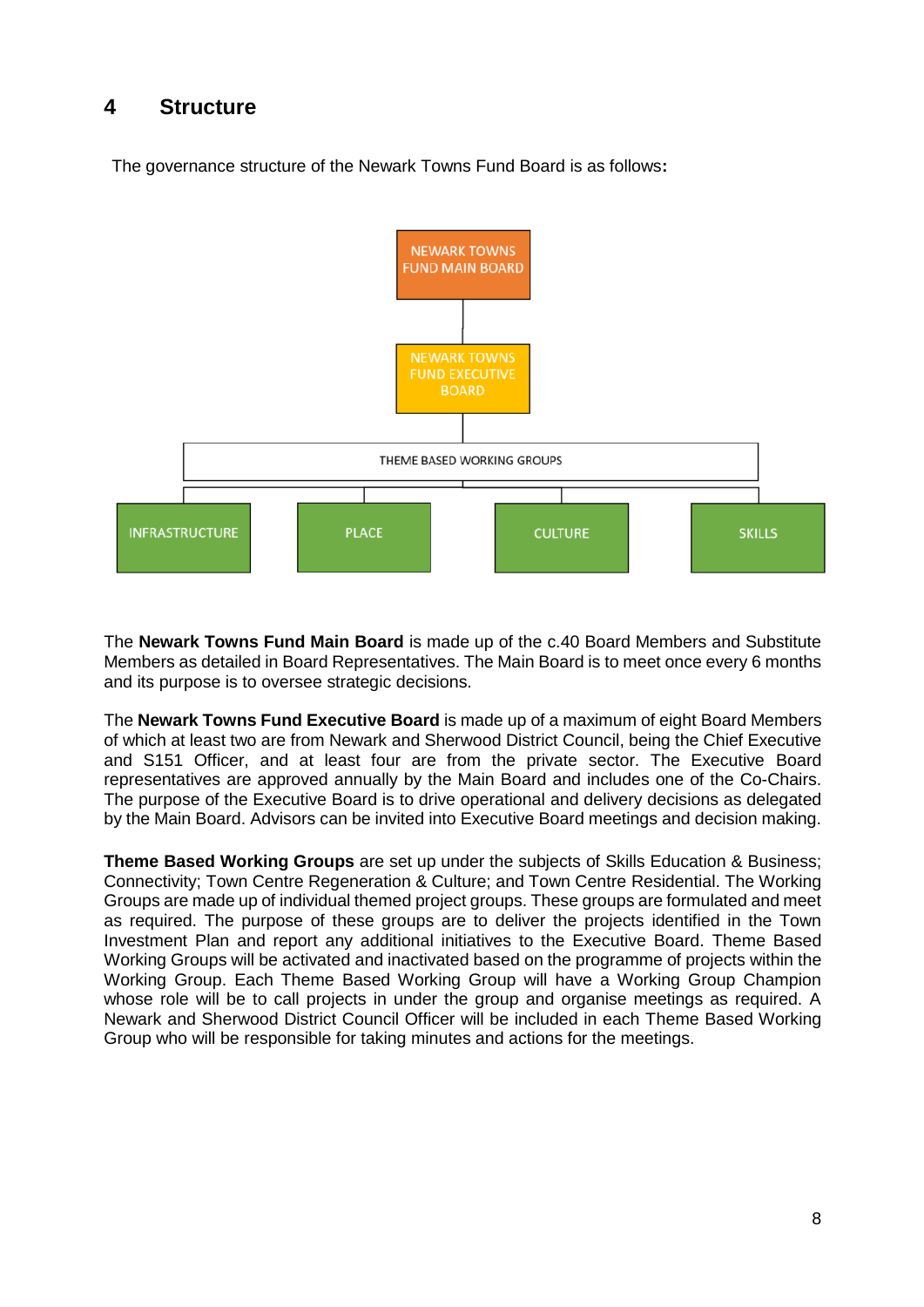## **5 Scheme of Delegation**

The current scheme of delegation is for all strategic decisions to be made by the Newark Towns Fund Main Board. The Newark Towns Fund Board may delegate decisions to its Executive Board.

Any financial decision must be signed off by the S151 Officer from Newark and Sherwood District Council as the Accountable Body. The Council's S151 Officer will ensure compliance with all necessary financial regulations,

A decision which is made in contravention of the process will be invalid based on noncompliance unless the Newark Towns Fund Main Board has given prior approval for variation in the decision-making process.

Any decision that needs to be made by the Newark Towns Fund Main Board or Newark Towns Fund Executive Board that does not fit within the timeframe of the scheduled meetings can be decided through the written procedure below.

Only in the most exceptional circumstances might it be considered necessary and appropriate for a matter of strategic importance usually reserved to the Main Board to be decided through this procedure.

Written Procedure:

- A report in the usual meeting format and including reasons for urgency, will be circulated the veto powers to the Co-Chairs to consider whether, due to the urgent nature of the decision to be made, it is necessary and appropriate for the decision to be made before the next meeting.
- Where practicable, the Co-Chairs will consult with other Executive Board Members prior to taking the required decision.
- The Co-Chairs will take the required decision, if at all possible within 5 working days of the report being presented. If the Co-Chairs are unable to reach agreement the decision of the Chair will be final.
- For transparency the report, reasons for urgency, and decision will be presented to the next appropriate meeting.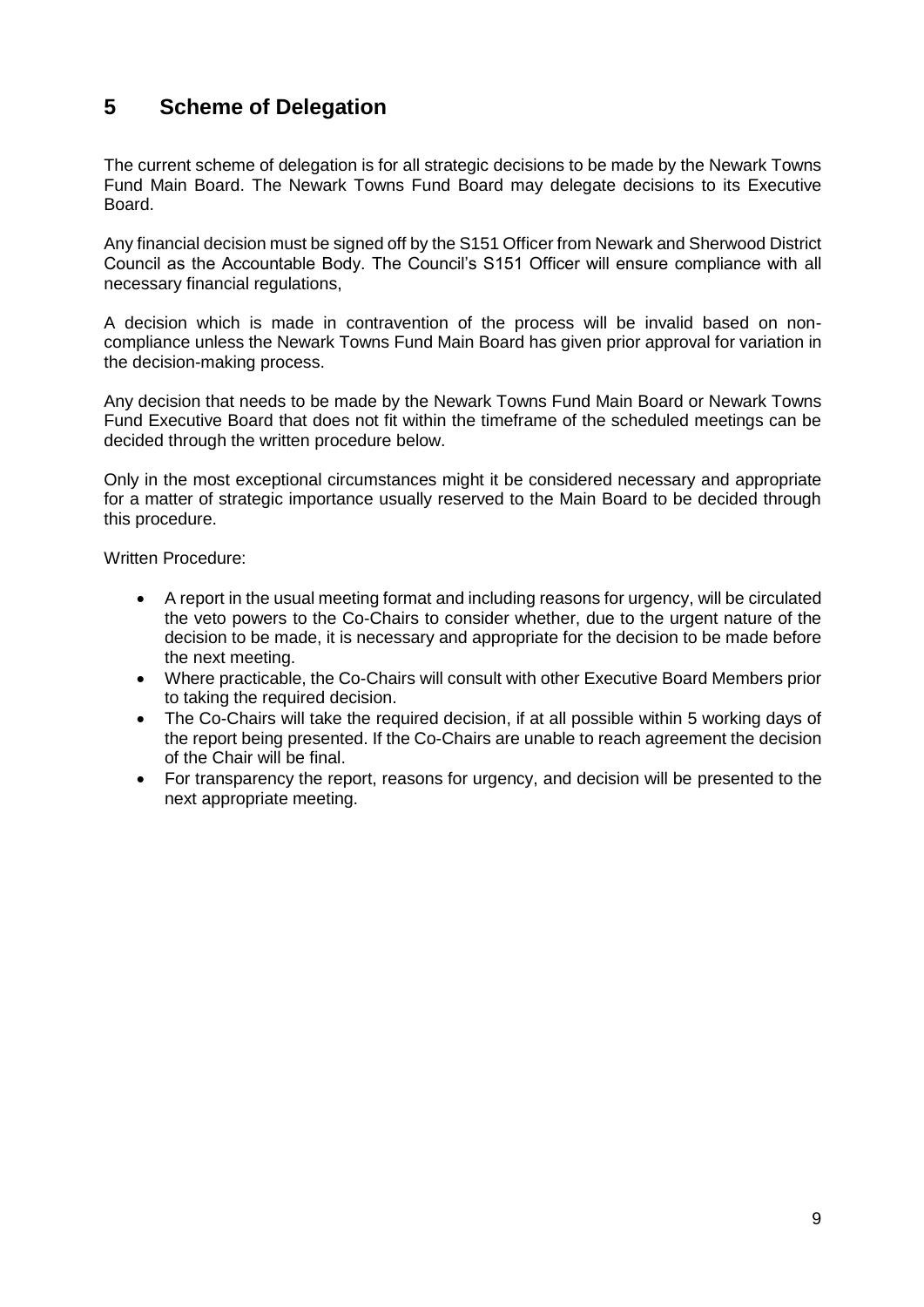## **6 Code of Conduct**

As per the Towns Fund Prospectus, the Government expect that Town Deal Boards align with governance and polices of the Lead Council (Newark and Sherwood District Council). This includes whistle blowing, conflicts of interest, complaints, acceptance of the Nolan Principles, declaration of interests, gifts or hospitality and agreement of the latest Communications and Engagement Statement.

Where members of the Newark Towns Fund Board are not employed by Newark and Sherwood District Council, elements relating to pay or leave would not apply as membership of the Board is not a paid role.

Copies of Newark and Sherwood District Council's applicable policies, within its own Code of Conduct can be obtained via the website [www.newark-sherwooddc.gov.uk/](http://www.newark-sherwooddc.gov.uk/)

Failure to adhere to the Newark Town Deal Board Code of Conduct could result in removal from the Board.

A copy of the Code of Conduct that Board Members are required to sign is included in Annex 1 of Appendix 1. All signed Codes of Conduct from Board Members are included on the Newark and Sherwood District Council website.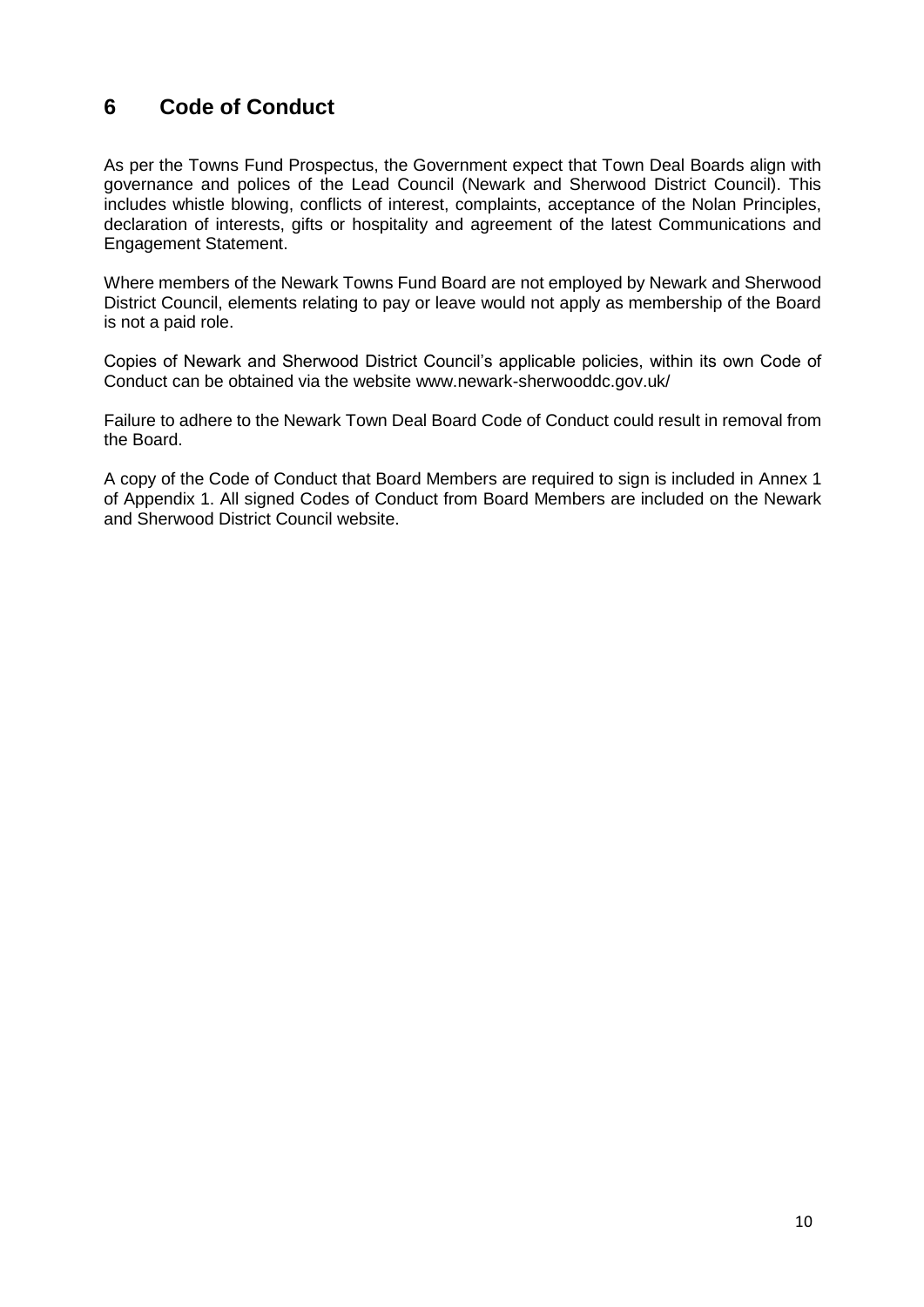## **7 Publications of Reports and Information**

Newark Towns Fund Board papers for the Main Board and Executive Board are published on the Newark and Sherwood District Council website.

These are published in line with the Best Guidance Practice Guidance in accordance with the Local Government Act 1972, meeting agendas and papers are published 5 clear working days before the meeting takes place and draft minutes of the meeting are published within 10 clear working days of the meeting taking place.

Any declaration of interest made at the meeting will be included in the minutes.

The Newark Towns Fund Board follow the Accountable Body - Newark and Sherwood District Council's document classification policy in terms of how documents are classified as public, controlled, or restricted.

Information which is not to be placed in the public domain is treated under The Local Authorities-Executive Arrangements Meetings and Access to Information Regulations 2012 using one of following 7 exemptions:

- 1. Information relating to any individual.
- 2. Information which is likely to reveal the identity of an individual.
- 3. Information relating to the financial or business affairs of any person (including the Authority holding that information).
- 4. Information relating to any consultations or negotiations, or contemplated consultation or negotiations, in connection with any labour relations matter arising between the authority or a Minister of the Crown and employees of, or office holders under, the authority.
- 5. Information in respect of which a claim to legal professional privilege could be maintained in legal proceedings.
- 6. Information which reveals that the authority proposes:
	- a. To give under any enactment a notice under or by virtue of which requirements are imposed on a person; or
	- b. To make an order or direction under any enactment.
- 7. Information relating to any action taken or to be taken in connection with the prevention, investigation, or prosecution of crime.

Newark and Sherwood District Council have in place appropriate data protection arrangements in line with the General Data Protection Regulations (GDPR) and the Data Protection Act 2018. The Council is the Data Controller for the Board in its capacity as Accountable Body.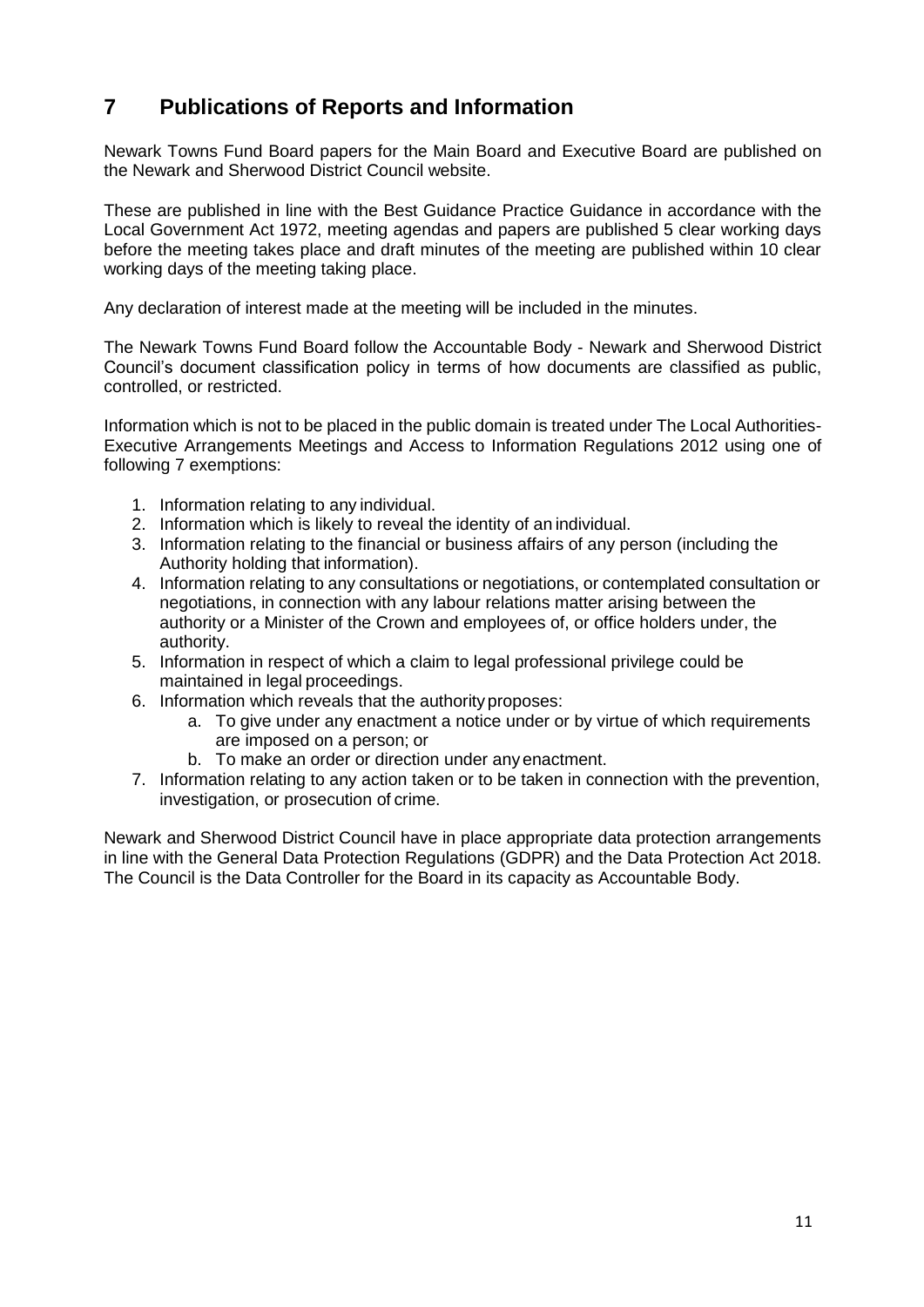## **8 The Accountable Body**

Newark and Sherwood District Council was appointed as the Newark Towns Fund Board's single Accountable Body in January 2020 as a requirement of the Towns Fund guidance.

The Accountable Body, through the Section 151 Officer, is accountable for the proper use and administration of funding, all of which falls under the annual audit of the Newark and Sherwood District Council's accounts, and for ensuring that decisions are made in accordance with this LAF or any other framework which may instead apply.

These responsibilities include:

- Ensuring the decisions and activities of the Newark Towns Fund Board conform with legal requirements with regard to equalities, social value, environment, Subsidy Control, procurement etc.
- Ensuring that funds are used in accordance with the conditions placed oneach grant.
- Ensuring (through the Section 151 Officer) that the funds are usedappropriately.
- Ensuring that this Assurance Framework (or any other which may instead apply) is implemented and adhered to.
- Maintaining the official record of Newark Towns Fund Board proceedings and holding copies of all relevant Newark Towns Fund Board documents relating to any funding streams the Accountable Body is responsible for.
- Ensuring Newark Towns Fund Board decisions at formal meeting are recorded by way of minutes, and the minutes of each meeting are reported to the subsequent meeting to ensure accuracy. Minutes, agendas, and reports are published on the Newark and Sherwood District Council website.
- Responsibility for the decisions of the Newark Towns Fund Board in approving projects (for example if subjected to legal challenge).
- An independent annual audit will take place as instructed by Newark and Sherwood District Council as the Accountable Body.

The use of resources is subject to the usual local authority checks and balances – including the financial duties and rules which require councils to act prudently in spending; these are overseen and monitored by the Section 151 Officer.

While it may put in place procedures and promote proper practice, and monitor and report on the effectiveness of these, the Accountable Body is not responsible for any deficiencies in the administration of public monies among funding recipients and partner bodies. In the event of any shortcomings coming to light it will seek to safeguard, and recover where appropriate, the relevant monies through either the Newark Towns Fund Board mechanisms or its own channels as it considers most suitable in the circumstances.

The Accountable Body would only normally refuse a decision of the Newark Towns Fund Board if it were:

- Not procedurally valid, or
- Illegal, or
- Would lead to the available budget being exceeded.

If a situation did occur whereby the Accountable Body had significant concerns about a decision the Newark Towns Fund Board had taken, or proposed to take, then an urgent meeting within 5 working days would be convened by the Section 151 Officer of the Accountable Body with key stakeholders from both the Newark Towns Fund Board and the Accountable Body. The Council's S151 Officer will ensure compliance with all necessary financial regulations.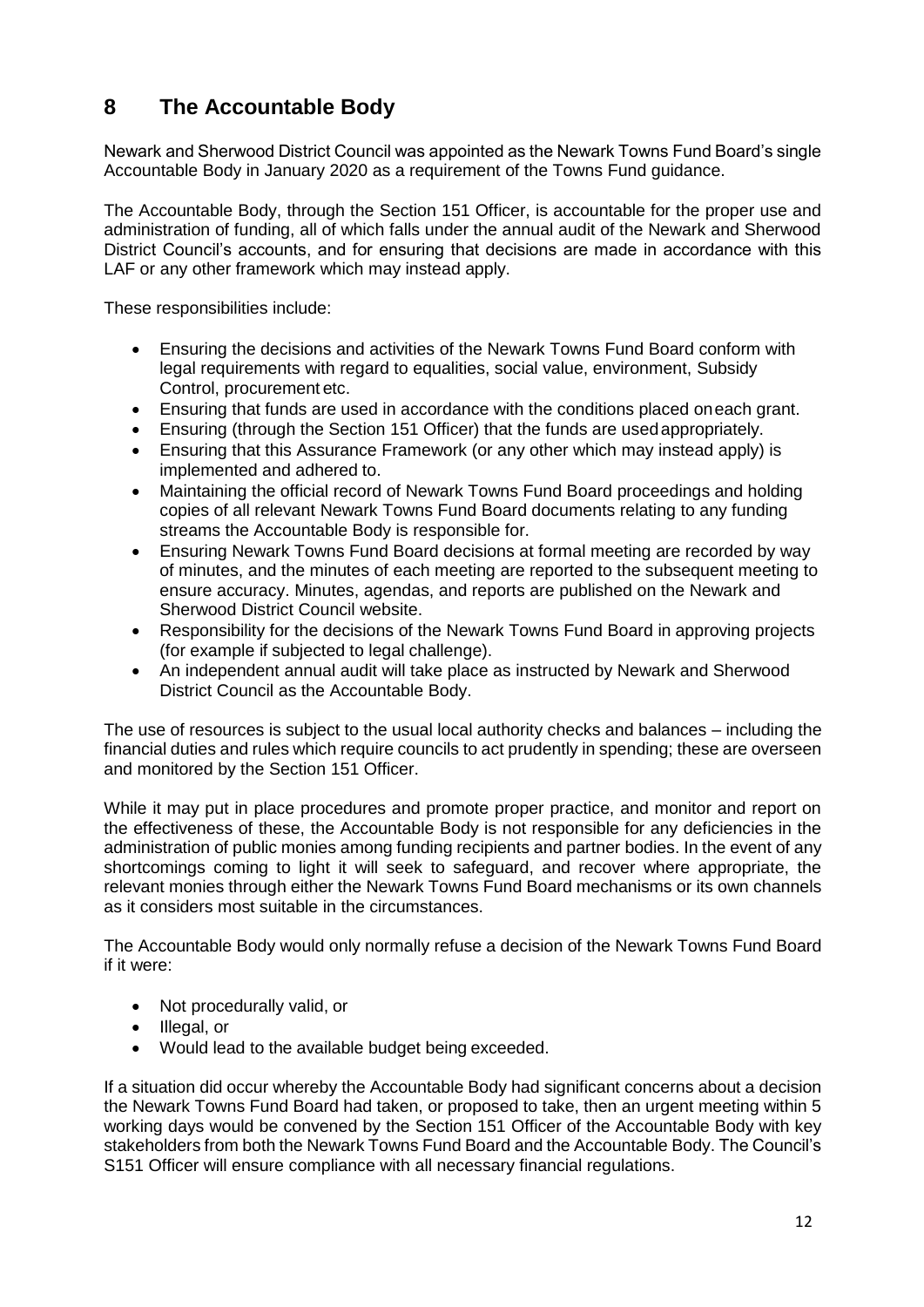There will be a clear separation between scheme promoters (i.e. Newark and Sherwood District Council led schemes) and those advising on decision-making (the Accountable Body role), to ensure the Newark Towns Fund Board is acting on impartial advice on the merits of potentially competing business cases.

Where Newark and Sherwood District Council is the project lead and the Accountable Body, an independent business case assessor will review the project documents and provide an appraisal to the Newark Towns Fund Board on compliance to the Towns Fund programme. This should allow impartiality between different project leads and the Accountable Body.

Awards of funding by the Newark Towns Fund Board will be accompanied by a written grant offer agreement between the Accountable Body on behalf of the Newark Towns Fund Board and the promoter setting out the split of responsibilities and specifying provisions for the protection of public funds, such as arrangements to suspend or claw back funding in the event of nondelivery or mismanagement.

An equivalent agreement will be entered into where Newark and Sherwood District Council are both the Project Lead and Accountable Body.

As a minimum, these agreements will include:

- Details of the project and outputs to be delivered in a specified timescale
- Arrangements for payment (up front or in arrears, quarterly or other)
- Arrangements to suspend or claw back funding in the event of non-delivery or mismanagement
- Monitoring requirements, including the metrics and frequency ofreporting
- Publicity obligations and arrangements

The agreement will be signed by the Section 151 Officer (or equivalent) of the promoting organisation and by the Section 151 Officer of the Accountable Body on behalf of the Newark Towns Fund Board, who has the final sign off on funding decisions.

The Accountable Body require Project Sponsors to provide evidence that subsidy control is adhered to. It will also satisfy itself of any subsidy control requirements in discharging its Accountable Body functions.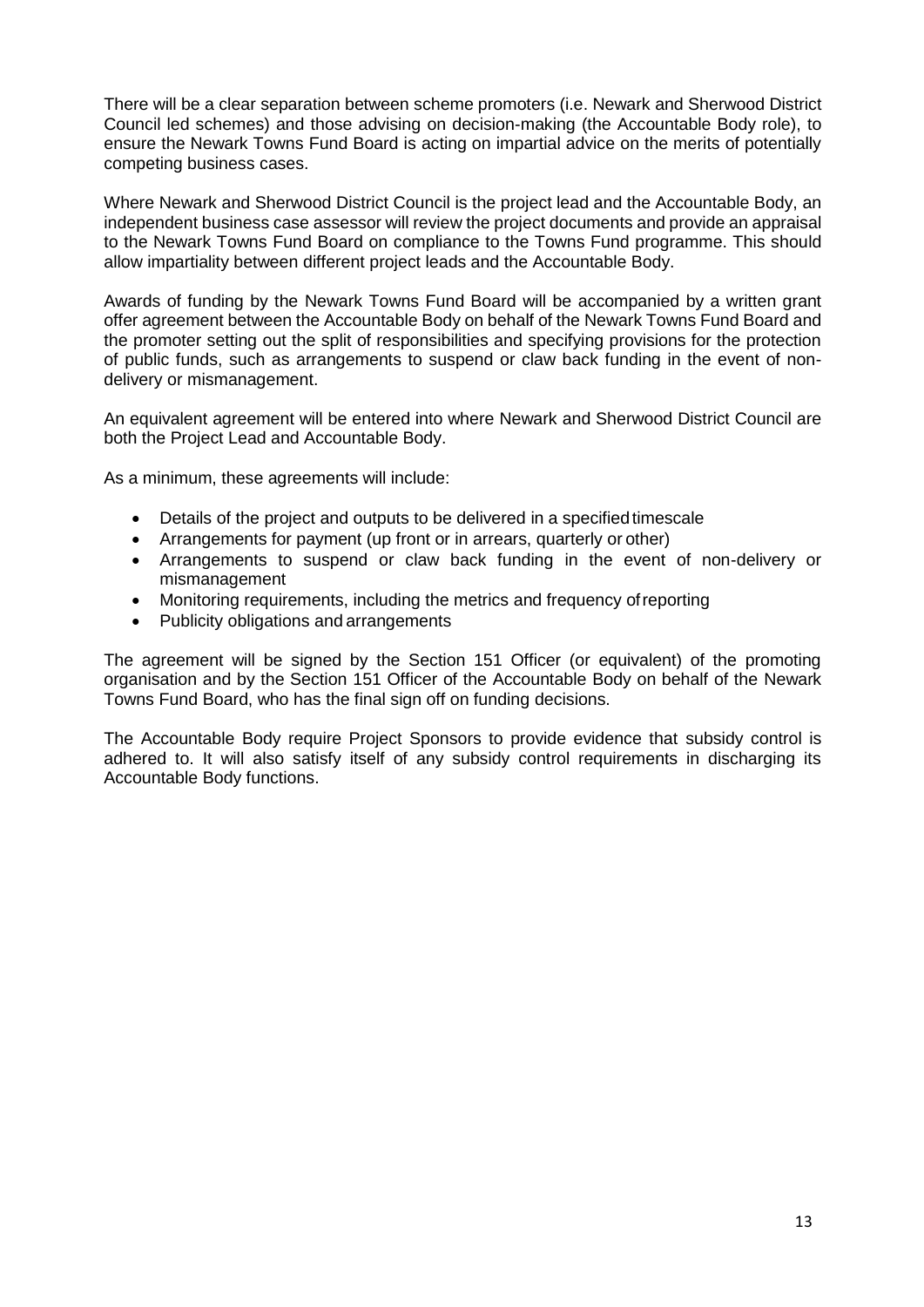## **9 Section 151 Officer**

Newark and Sherwood District Council is the Accountable Body for the Newark Towns Fund Board. The Council's S151 officer will ensure compliance with all necessary financial regulations.

The Newark Towns Fund Board and Accountable Body will ensure they address the five principles of the CIPFA guidance:

- Embed a corporate position for the Section 151 officer in Newark Town Board assurance
- Create a formal/structured mandate for the Section 151 officer
- Embed good governance onto decision making
- Ensure effective review of governance
- Ensure appropriate skills and resourcing

All Newark Towns Fund Board and any sub board documents which have a financial implication will be provided to the Section 151 officer/delegate, and where decisions are being made the Section 151/delegate will have the opportunity to comment. The Section 151 officer or delegate will also attend the Towns Fund Full Board and Executive Board.

Assurance will be provided by the submission by the Project Lead of a signed monitoring return to the Section 151 officer.

The Section 151 officer will provide the required level of assurance that is requested from MHCLG, which is to be confirmed.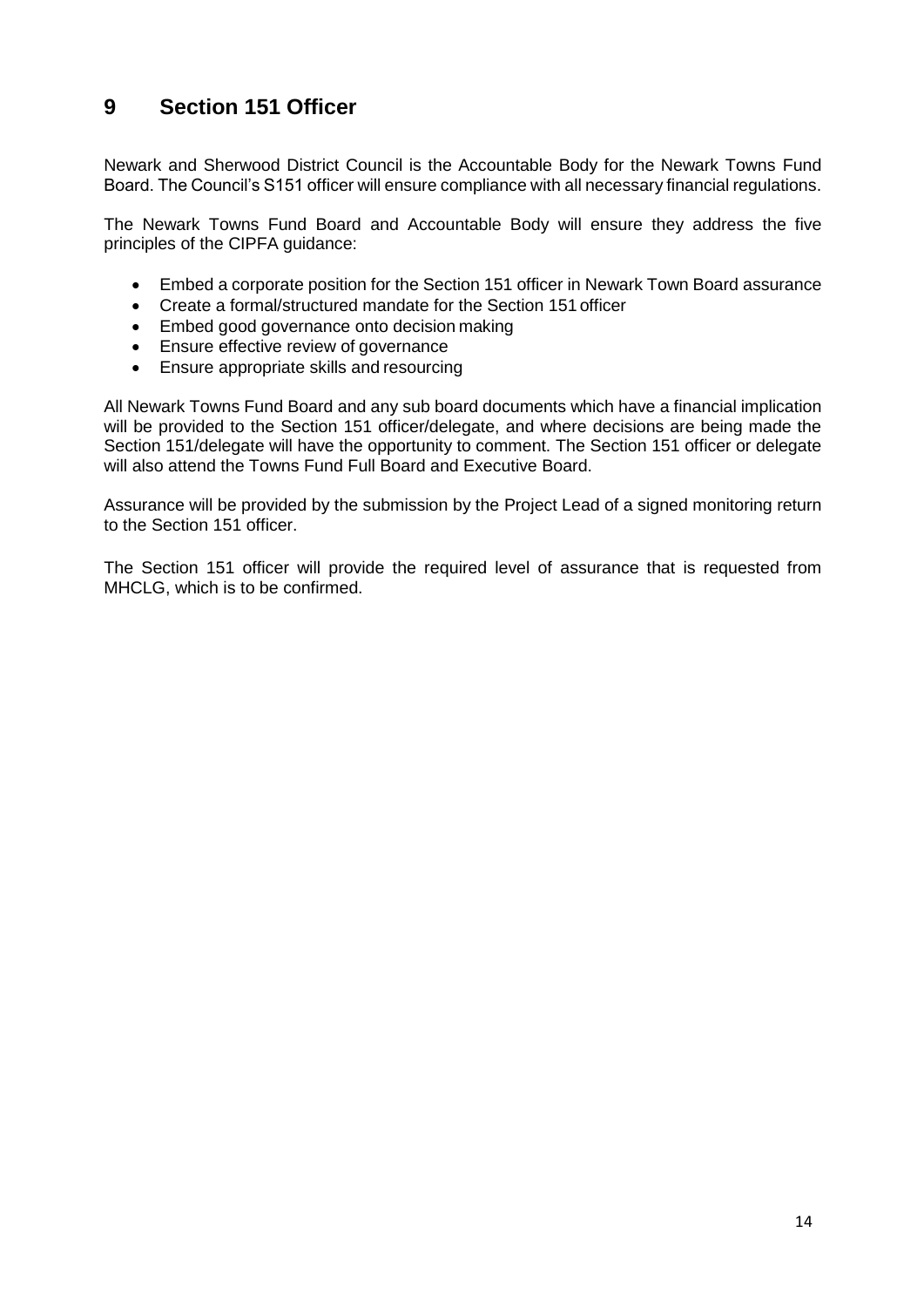## **10 Contracts**

The Newark Towns Fund Board terms a 'contract' as a grant offer agreement for its Town Investment Projects.

As part of the grant offer agreement, the organisation responsible for the project will be required to fill in a project monitoring form to ensure compliance to achieve the desired outputs/outcomes as stated in the contract and the Town Investment Plan.

A regular programme overview is given at every Newark Towns Fund Executive Board and Newark Towns Fund Main Board meeting to update the Board on the performance, any issues and risks and mitigations of each project.

A Public Sector Equality Duty (PSED) assessment will be required as part of the contract with each individual project.

On a bi-annual basis the Newark Towns Fund Main Board is updated on outputs with each project RAG rated to highlight any projects which are an area of concern to the Newark Towns Fund Board's delivery targets. Any formal requests of changes over 25% to change grant profiles (for the avoidance of doubt, this does not relate to the overall level of grant, just the grant profile) or output profiles are taken to the Main Board for approval.

The Newark Towns Fund Main Board also receives regular updates on performance from the Newark Towns Fund Executive Board.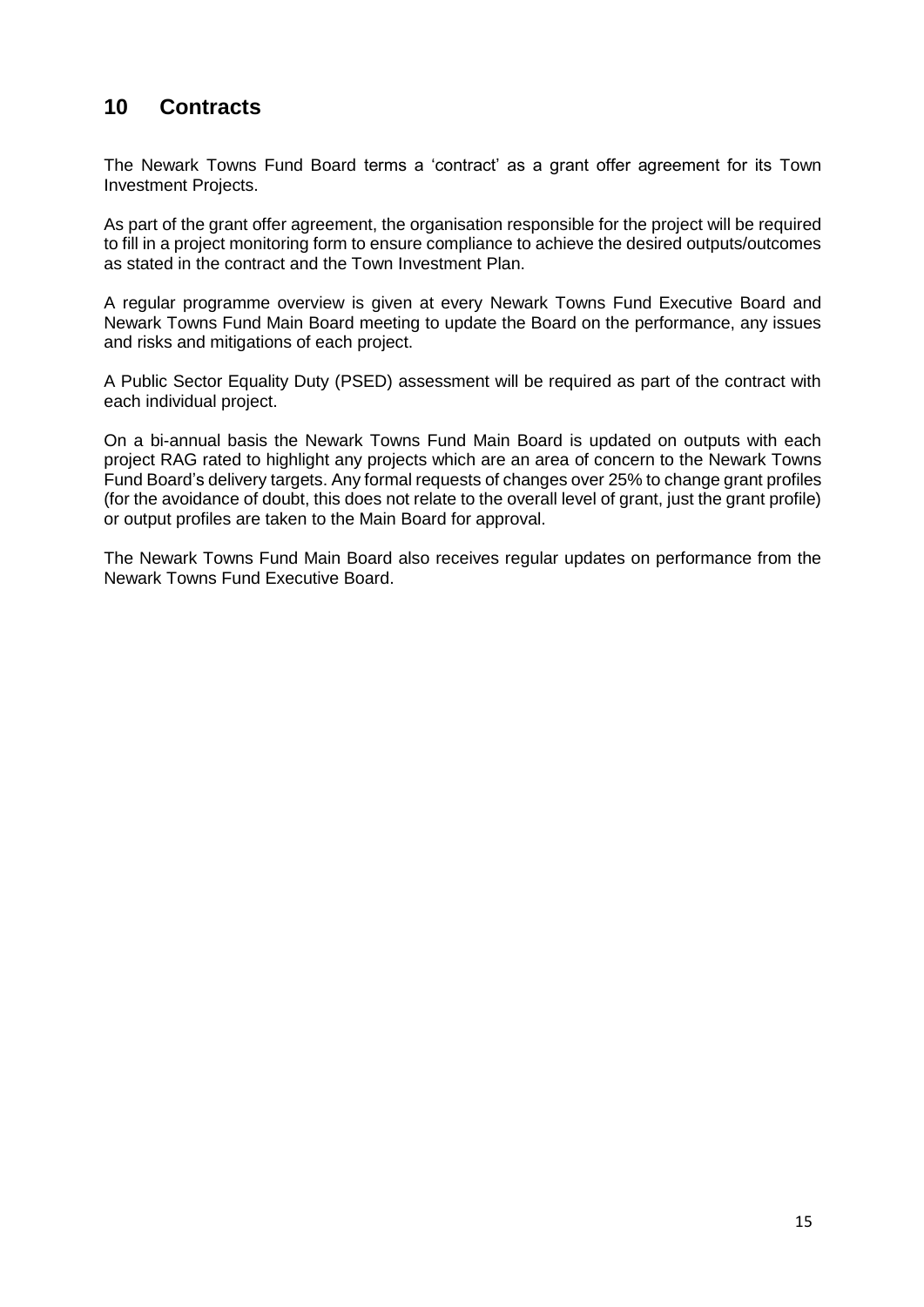## **11 Government Branding**

The Newark Towns Fund Board will meet any branding requirements set by MHCLG including the HM Government Identity Guidelines. Any additional branding changes or requests by HM Government will automatically by adopted by the Newark Towns Fund Board and will apply to all communication produced afterwards

#### **Newark Towns Fund Board Brand**

Each project is given the Newark Towns Fund Board branding guidance document which includes details for press and publicity and marketing and branding materials. This guidance adheres to the standards issued by the MHCLG.

Each project is contractually obliged to conform to the branding guidance.

This is followed up as part of the monitoring returns from each project, with projects required to provide details of forthcoming milestones linked to publicity opportunities to enable Newark Towns Fund Board to co-ordinate an appropriate marketing approach including engagement with MHCLG.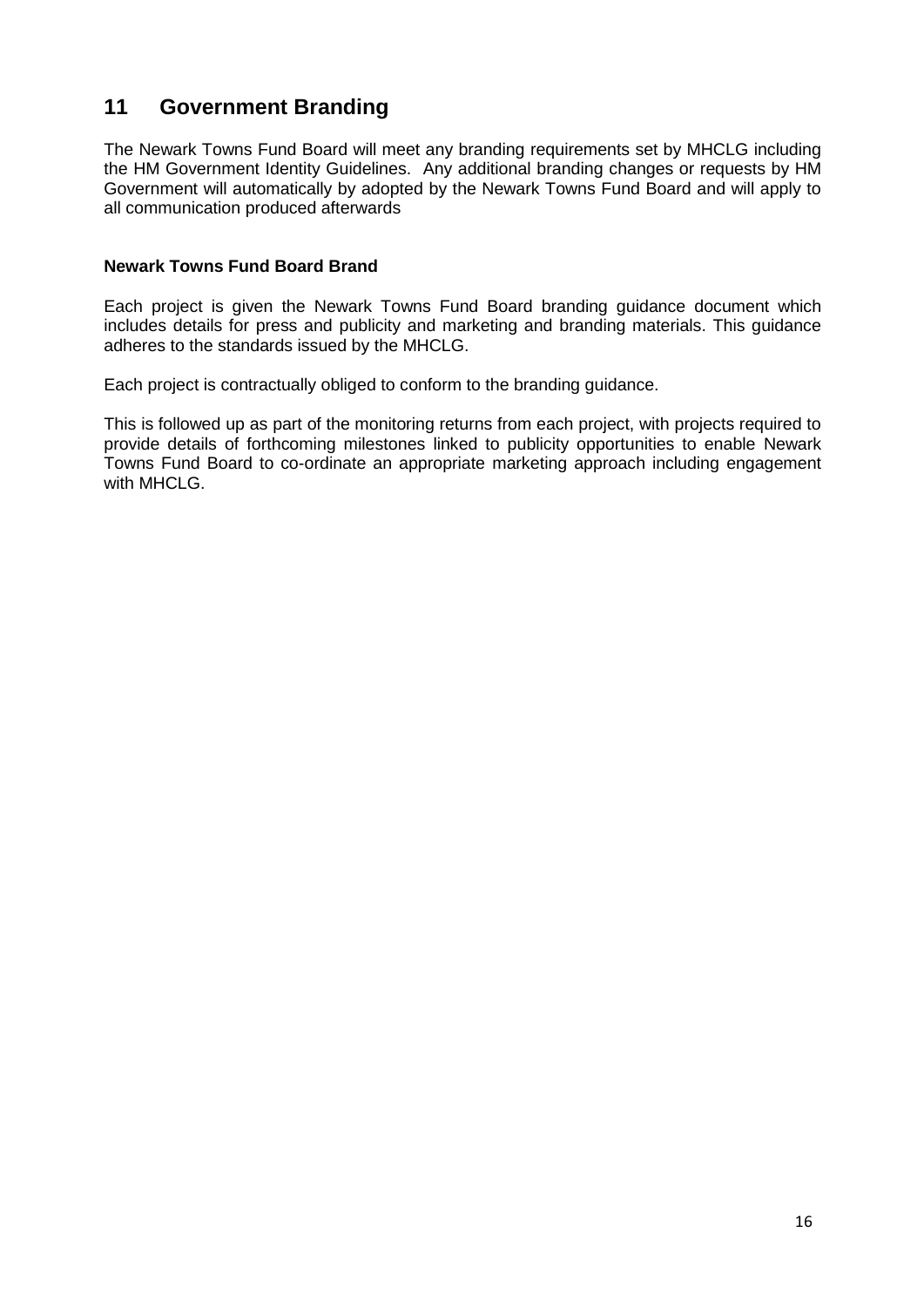## **12 Engagement with Stakeholders**

Newark Towns Fund Board is committed to effective engagement and collaboration with all its partners and stakeholders to effectively undertake its role as an advocate for its area and communicate key information relating to the Town Investment Projects

Examples of Newark Towns Fund Board's engagement activities include:

- Consultation of partners and stakeholders in the region for the Town Investment Projects
- Regular engagement with the local media on the Newark Towns Fund Board's work.
- Regular social media updates, website and video coverage of Town Investment Plan activity

The Chair and Co-Chair of the Newark Towns Fund Board regularly engage with local leaders, local Councillors, residents, and key business leaders.

Within Newark Towns Fund Board this engagement is being used to inform key decisions and future strategy development.

The Town Investment Plan, together with local economic development plans and capital programmes of Newark and Sherwood District Council provide the context, rationale and up to date evidence base for project and programme development.

Where there needs to be a change to the Town Investment Plan, this will be presented and agreed at Newark Town Fund Main Board before being communicated to the public. The decision will have been scrutinised appropriately by the Section 151 officer to ensure the change is fair and robust.

The Newark Towns Fund Board will remain in regular communication with MHCLG and the Towns Fund Delivery Partner and other towns who have received investment from the Towns Fund to ensure a collaborative approach to sharing ideas and support on any challenges.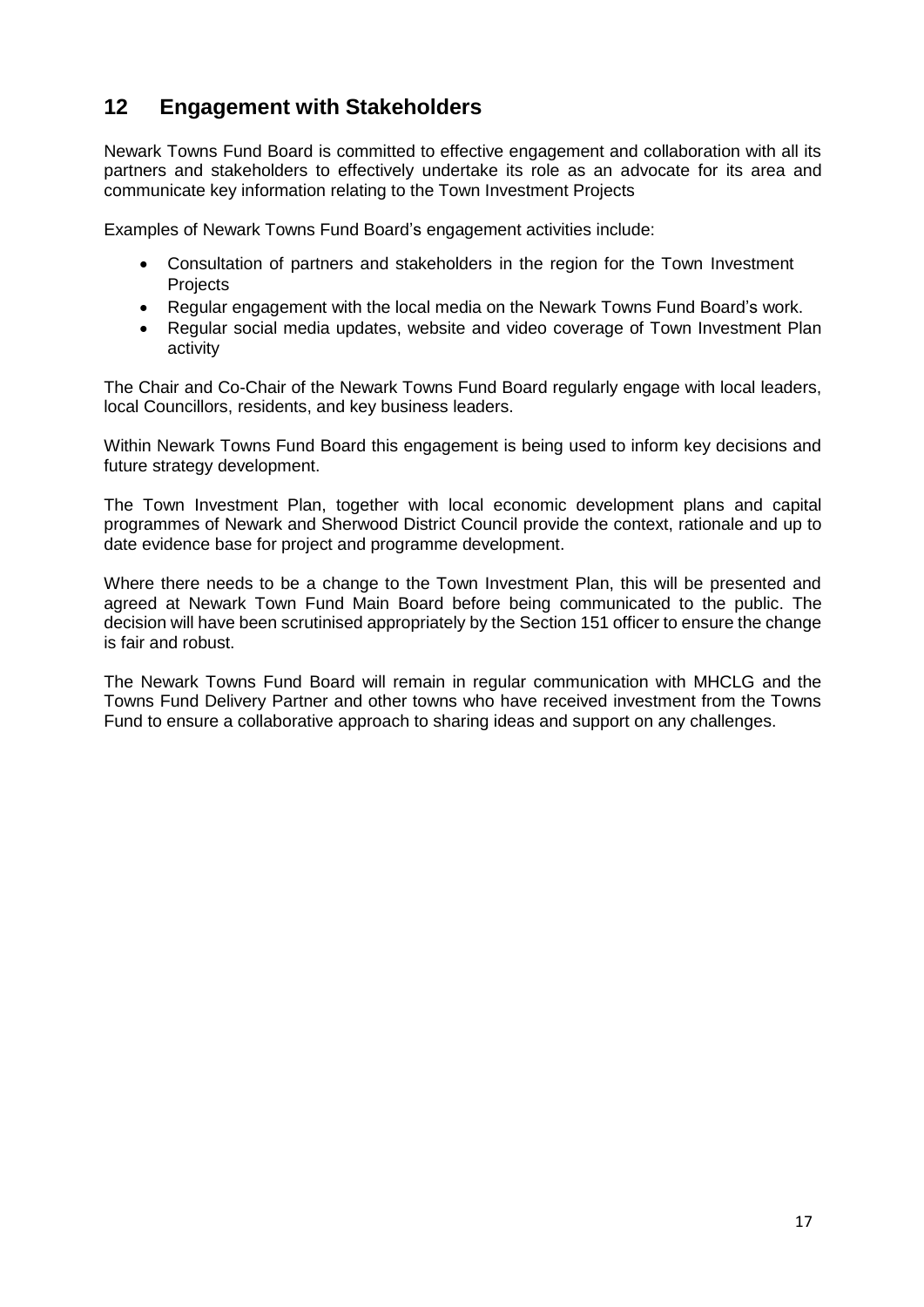## **13 Inclusion and Sustainability**

The Newark Towns Fund Board looks to enable inclusivity and sustainability in to all its decisionmaking processes and strategic development. In order to be able to do this the Newark Towns Fund Board has a nominated inclusion representative and each Working Group must have at least one named inclusion representative at all times.

The Newark Towns Fund Board will consider how projects will improve the economic, social, and environmental well-being of the Newark-on-Trent area, how equality issues are considered, and how such improvements can be secured in the Town Investment Projects.

The Newark Towns Fund Board is committed to securing social value within the project designs.

All of the Newark Towns Fund Board strategies set out the inclusive ambitions and all decisions for capital funding must take into consideration the relevant charter which requires all projects to align their construction and development projects to a set of principles which create sustainable Economic, Environmental and Social impacts.

Each project as part of the Green Book Business Case should include details of how it meets the governments clean growth principles.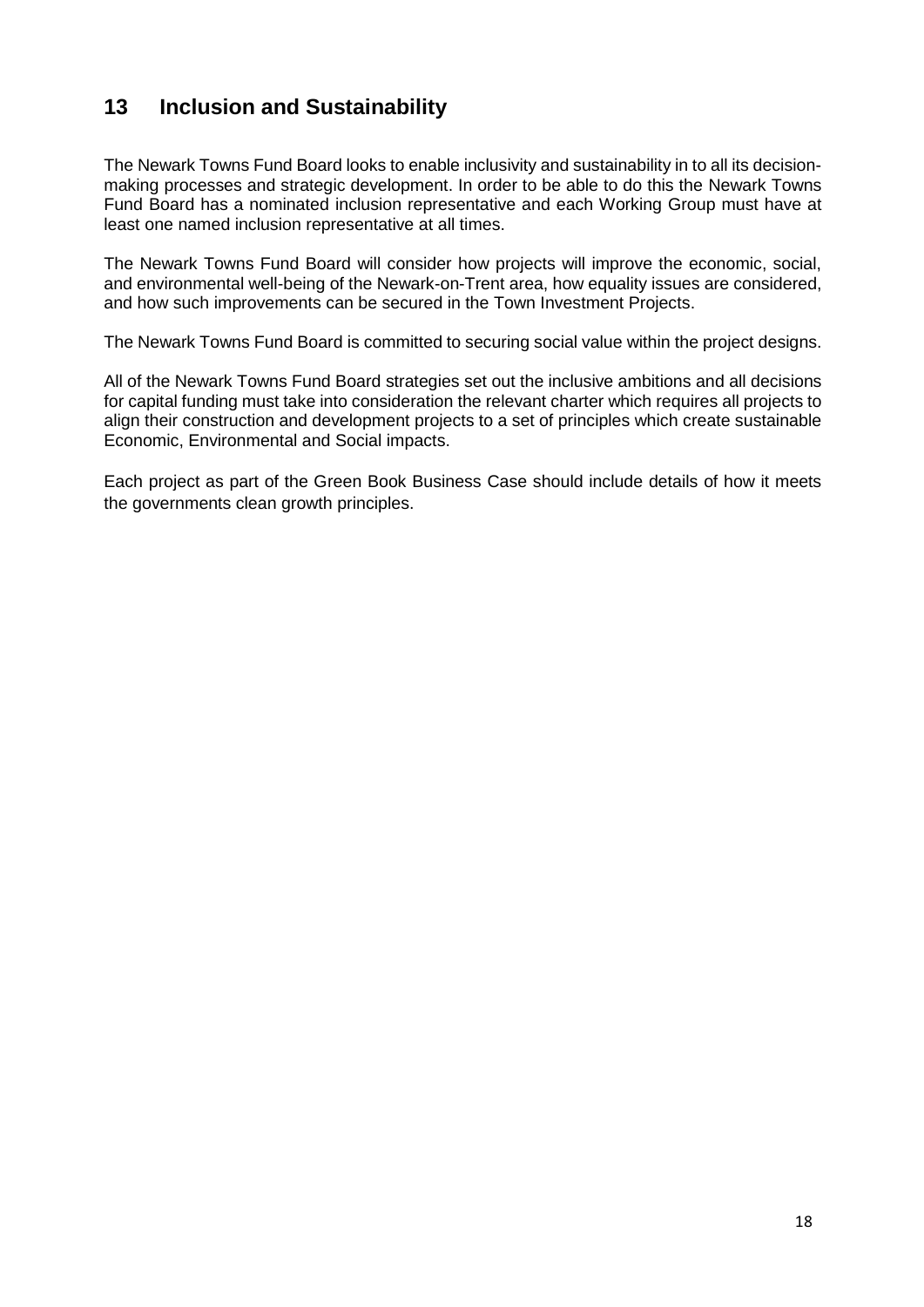## **14 Town Investment Projects and Assurance Process**

#### **Town Investment Projects**

In July 2020 the Newark Towns Fund Board submitted the Newark 'Town Investment Plan' which outlines thirty projects to span the next 30 years, including plans to regenerate the town centre, boost business and improve infrastructure. The government has announced that this plan has been accepted.

The priority projects identified to Newark are:

- **Lincoln College Group Construction College** To provide additional courses in traditional trades (plumbing, bricklaying, joinery and stonemasonry), to over 600 new students over the next 5 years.
- **International Air and Space Training Institute** To develop an International Air and Space Training Facility which blends education with practical experience.
- **YMCA Newark & Sherwood Community and Activity Village** To redevelop 98.95 hectares of derelict space in the heart of Newark, with a mixture of physical an creative activities, education and health to ensure the village is a catalyst for broader social change/
- **Newark Cycle Town** Deliver a new cycle scheme and faciltiies in partnership with Brompton Bike Hire.
- **Newark Castle Gatehouse** To restore the structure of an iconic building to be used as a flexible facility for education, research and interpretation from our past and shared community space.
- **Former M&S Development** The purchased M&S will be redeveloped, retaining a smaller, commercially attractive retail high street offer at ground floor and introducing a significant number of high-quality apartments at upper levels.
- **Newark Southern Link Road** The completion of the Middlebeck Sustainable Urban Extension including the Newark Southern Link Road, connecting the A1 to the A46 is central to delivering the Council's Local Plan growth strategy/
- **Newark's Cultural Heart** The project aims to build a cultural offer that will have a positive impact for the community of Newark. All who live, work and visit there, and build a sense of place for the town, balancing design with commercial reality.
- **Smart Innovation, Supply Chain & Logistics Enterprise Zone** The creation of a new Smart Innovation, Supply Chain & Logistics Enterprise Zone, which will blend local skills, innovation and inspiration from the best examples of high-tech zones in Europe.
- **Police Station Relocation** Project to relocate the town Police station to a Public Services Hub (expansion of Council offices).

#### **Business Cases**

Newark Towns Fund Executive Board are required to approve Business Cases for each project identified in the Town Investment Plan. It is the responsibility for each Project Lead to develop and submit the Business Cases for assessment.

The Business Case is a document setting out the case for investment used to justify the use of public spending and will set out the Case for Change, demonstrate that the investment is good value for money, affordable and deliverable. The Business Cases should be developed in accordance with the following government guidance documents; HM Treasury Green Book, HM Treasury Guide to developing a Business Case, Ministry of Housing, Communities and Local Government (MHCLG) Appraisal Guidance, DfT Transport Appraisal Guidance, DfT Appraisal and Modelling Strategy.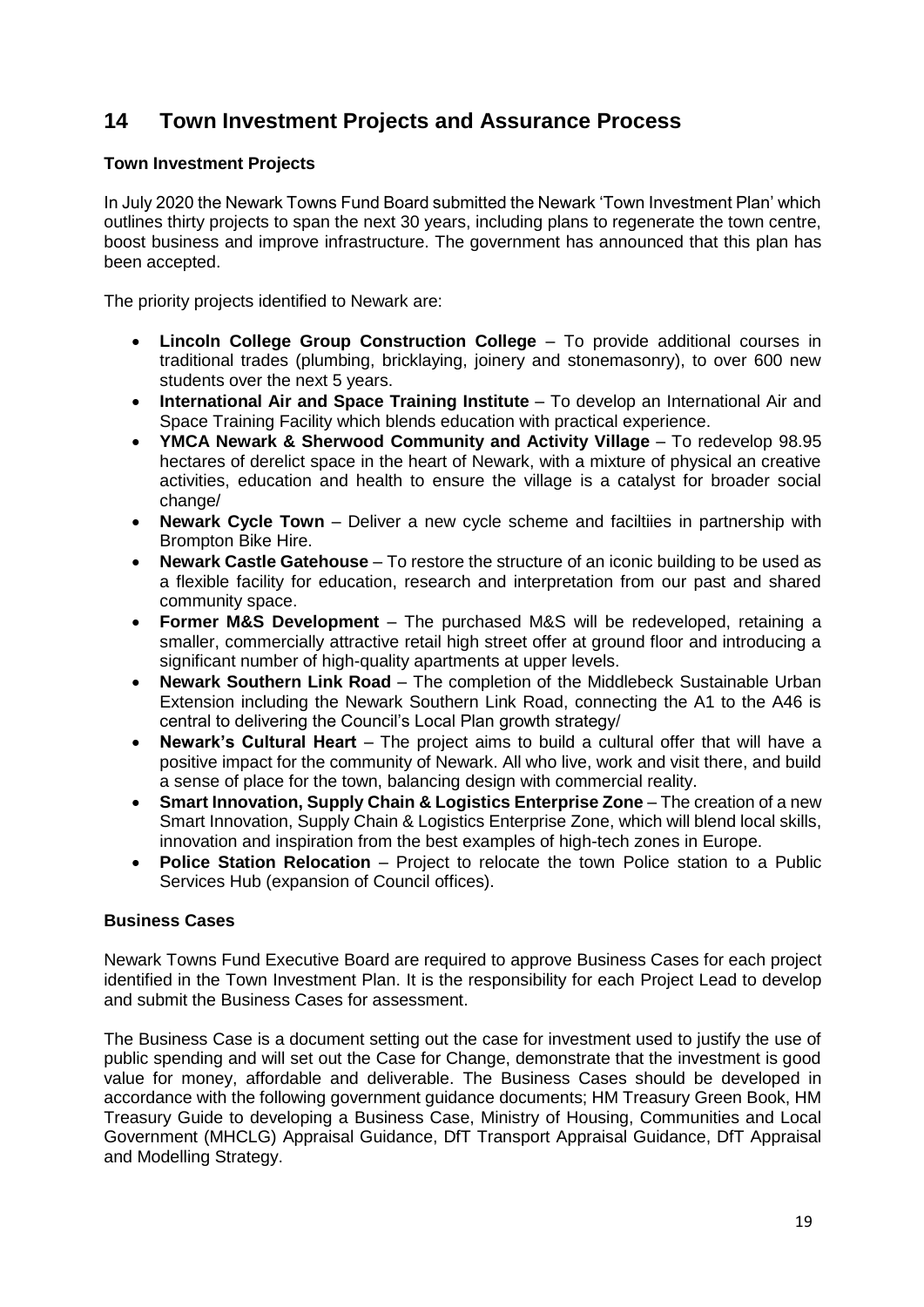The Business Case Process will be delivered in three stages with each stage providing more detailed analysis to justify the investment until a project is procured and delivered. The stages are the Town 'Strategic Outline Business Case' (SOBC)- Towns Investment Plan (TIP) 'Outline Business Case' (OBC), and 'Full Business Case' (FBC).

In the case of NSDC the Towns Investment Plan is the Strategic Outline Business Case and is therefore complete.

A checklist is included in Appendix 3 which details the project milestones required for projects to progress through the Outline and Full Business Cases and includes the process for approval.

The Newark Towns Fund Executive Board and the Accountable Body will carry out an assessment of the Outline Business Case in line with the MHCLG guidance and report back to the Project Lead with confirmation on whether the project can progress to Full Business Case or whether there are any further requirements. Once the Outline Business Case is approved by the Newark Towns Fund Executive Board and the Accountable Body then the Executive Board will inform the Main Board of the approval and allow the Project Lead to progress the Full Business Case.

In circumstances, where a project has already been significantly progressed, the Project Lead may make a request to the Towns Fund Executive Board, that the Project is fast tracked straight to a Full Business Case. Full details on the project and reasoning behind the request must be presented to the Executive Board by the Project Lead in order for a decision to be made.

The Business Cases should be structured on 5 key dimensions, as referred to in the HM Treasury Green Book and referred to as the '5 Case ? .'

The Strategic Case should cover;

- Baseline analysis of the study area identifying key challenges to be addressed
- Review of relevant local, regional and national strategic policies
- Develop and agree a clear vision and objectives with stakeholders
- Analyse the need for intervention
- Project prioritisation to identify option for investment
- Develop a clear theory of change for the investment
- Assess how the investment fits in with other investments including consideration of dependencies.

The Economic Case should cover:

- Identify key benefits based on the theory of change
- Identify ways of modelling and monetarising benefits based on departmental guidance and considering the risk of double counting
- Determine costs, setting out clearly what they include and apply relevant adjustment factors
- Value for money assessment over the appraisal period including sensitivity tests
- Consideration of non-monetary benefits including social value.

The Financial Case should cover;

- Identify project costs including capital and operating costs and risks over time
- Ensure funding and financing are both covered
- Assess funding sources, project cash flows over time and the funding ask in a financial model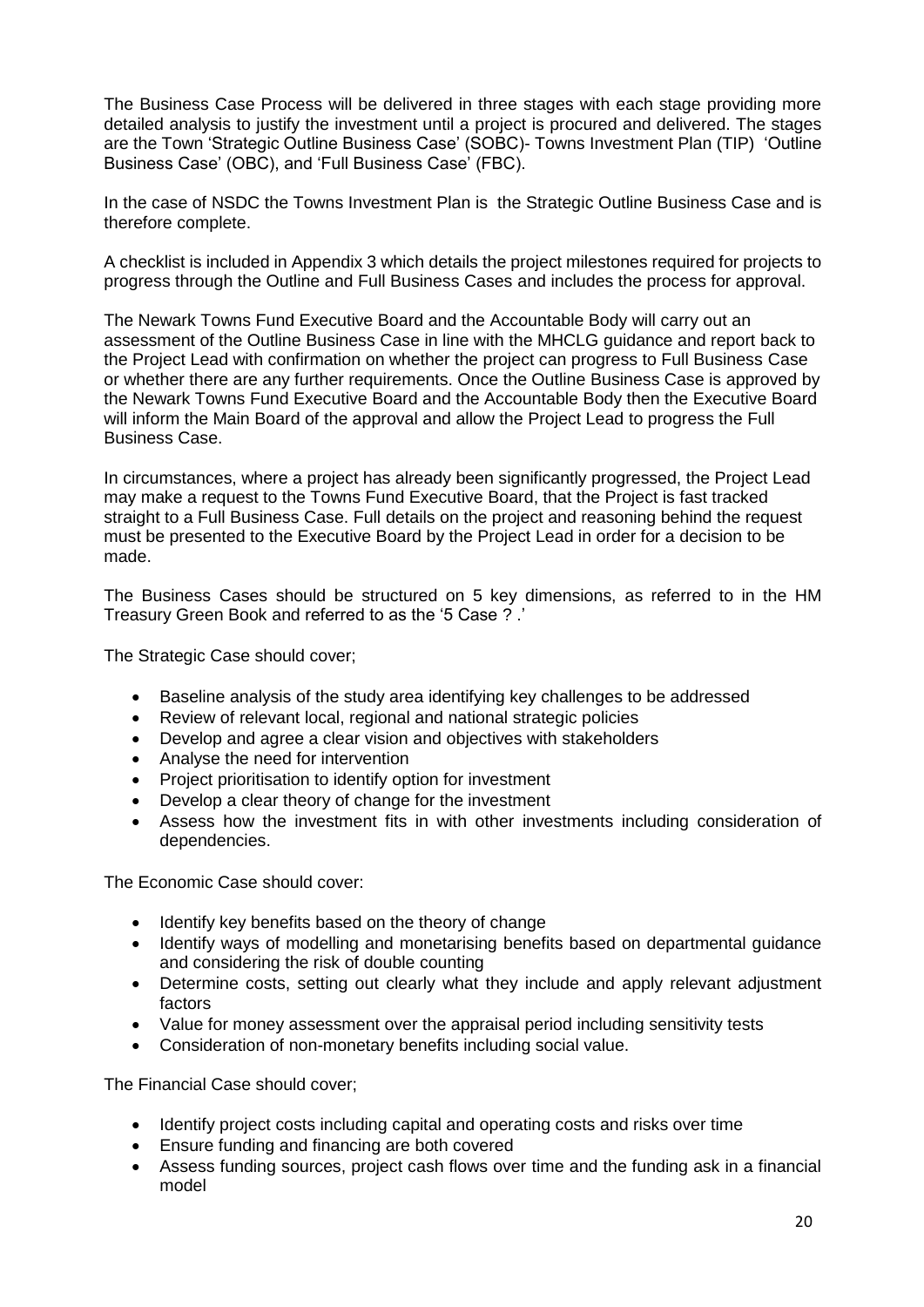- Assess overall affordability of schemes
- Consider wider financial implications such as balance sheet treatment and tax issues
- Provide information on due diligence that has been undertaken to ensure the project costs are robust and sensitivity testing to understand a range of possible outcomes.

The Commercial Case should cover;

- Identify who the scheme/promoter is.
- Develop the procurement strategy
- Set the commercial strategy and set out contract arrangements including implications
- Consider social value in procurement
- Demonstrate market testing or other evidence that there is a market to deliver the project
- Determine the allocation of risks

The Management Case should cover;

- Identify governance including roles and responsibilities
- Develop a programme for investment with key milestones and decision points clearly identified
- Develop a stakeholder engagement and communications strategy
- Assess project risks and dependencies
- Develop a benefit realisation plan and monitoring & evaluation strategy

A Business Case must be developed for each of the selected projects in line with the conditions set in the Heads of Terms document. If a project consists of a package of smaller interventions these can be grouped into one Business Case as long as the strategic case is put forward demonstrating how the separate interventions link together to deliver a coherent vision. The value for money assessment must cover the project as a whole but each intervention must be costed in the financial case.

A Public Sector Equality Duty (PSED) should be fulfilled through a programme-level impact assessment; a relevant project-level impact assessment should also be undertaken. The Supplier assigned to develop the Business Case should work with the Accountable Body to produce a Summary Document for submission to MHCLG within 12 months of signing the Heads of Terms document. Environmental Impact Assessments should also be undertaken when required.

Green Book compliant Business Cases should be developed for each project. Business Cases should include:

- The evidence for the intervention using rigorous analysis of quality data and the application of best practice.
- An assessment of value for money. Attention should be given to how different types of projects will be compared and assessed. Typically, this would include the following considerations at a level proportionate to the scale of funding required for the proposal:
	- $\circ$  A clear economic rationale that justifies the use of public funds in addition to how a proposed project is expected to contribute to strategic objectives
	- $\circ$  Clearly defined inputs, activities, outputs and anticipated outcomes, ensuring that factors such as displacement and deadweight have been considered
	- o Benefits that exceed the costs of intervention using appropriate value for money metrics
	- o Appropriate consideration of deliverability and risk along with appropriate mitigating action (the costs of which must be clearly understood).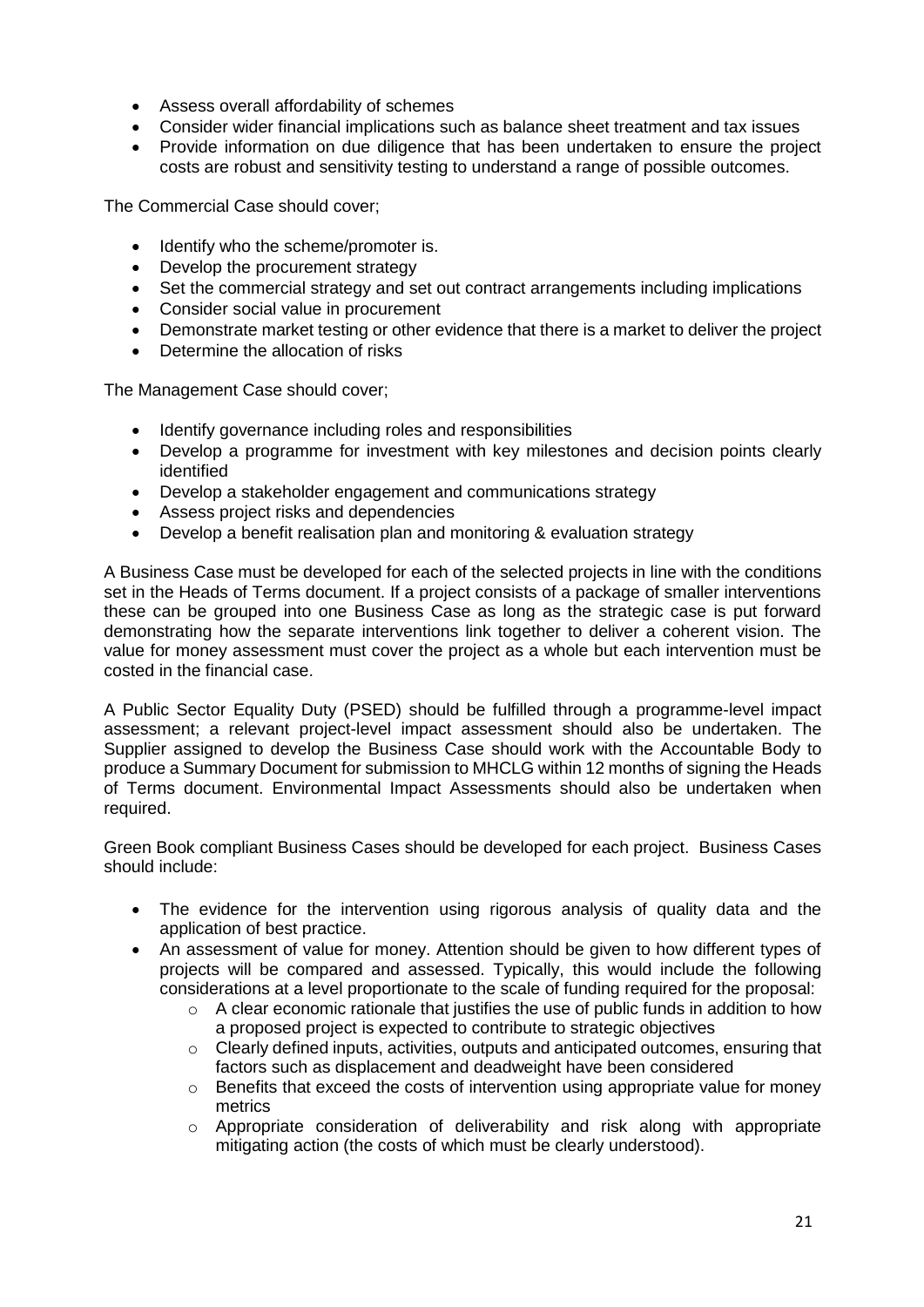Recognising the diversity of market conditions and the acute nature of the Covid-19 impact in some localities, no minimum value for money threshold is set for Towns Fund projects. However, to follow best practice, all Business Cases must contain robust value for money assessments. If value for money values are low, then additional justification should be provided. A variety of measures can be used to summarise value for money, this includes estimates for:

- Net Present Social Value defined as the present value of benefits less the present value of costs. It provides a measure of the overall impact of an option.
- Benefit-Cost Ratios defined as the ratio of the present value of benefits to the present value of costs. It provides a measure of the benefits relative to costs

Net present social value and benefit-cost ratios should not be treated as a full representation of value for money. Rather, they should be used to summarise the benefits and costs that can be readily monetised or quantified. There may be wider strategic or social value to an intervention which may not be easily assimilated into calculations.

Business Cases should address, in a proportionate manner, the five cases set out in the HM Treasury Green Book. The Green Book has recently been updated to ensure the methodology supports the delivery of Government's levelling up ambitions and other policy priorities. These updates include a much stronger emphasis on the strategic case backed up by rigorous theory of change analysis, and renewed clarity on what constitutes value for money.

Business Cases should be developed to meet the assurance requirements of the Accountable Body. In addition to the Green Book, other appraisal guidance should be followed for specific thematic interventions where available.

All Full Business Cases must be signed off by the Newark Town Fund Executive Board to be considered a complete and final document. A Summary Document of the Full Business Case must be produced for each project. This should be submitted to MHCLG within 12 months of signing the Heads of Terms for the Town Investment Plan in order for funds to be released, save for any revenue or capitalised funding received in advance.

It may be permitted by MHCLG that all or a proportion of project funding can be released at an earlier date before a Full Business Case has been developed where there is a clear case for funding being needed to enable/support project progression. Release of funding will be conditional on the submission of Summary Documents within 12 months of the Heads of Terms Agreement, therefore Full Business Case's will still need to be worked up for all projects.

It is possible that some projects may have to submit 'Qualified Business Cases' for Board approval at the 12 month stage. Qualified Business Cases may be necessary where progress is dependent on procedures and permissions beyond the control of the project sponsors (e.g. the granting of full planning permission or other third party processes). In these cases, the qualification must be clearly stated, and an appropriate risk analysis included.

#### **The Assurance Process**

Independent Assurers will be appointed to assure, appraise and evaluate business cases submitted to ensure they comply with the following:

• They have been developed as per the sequence below: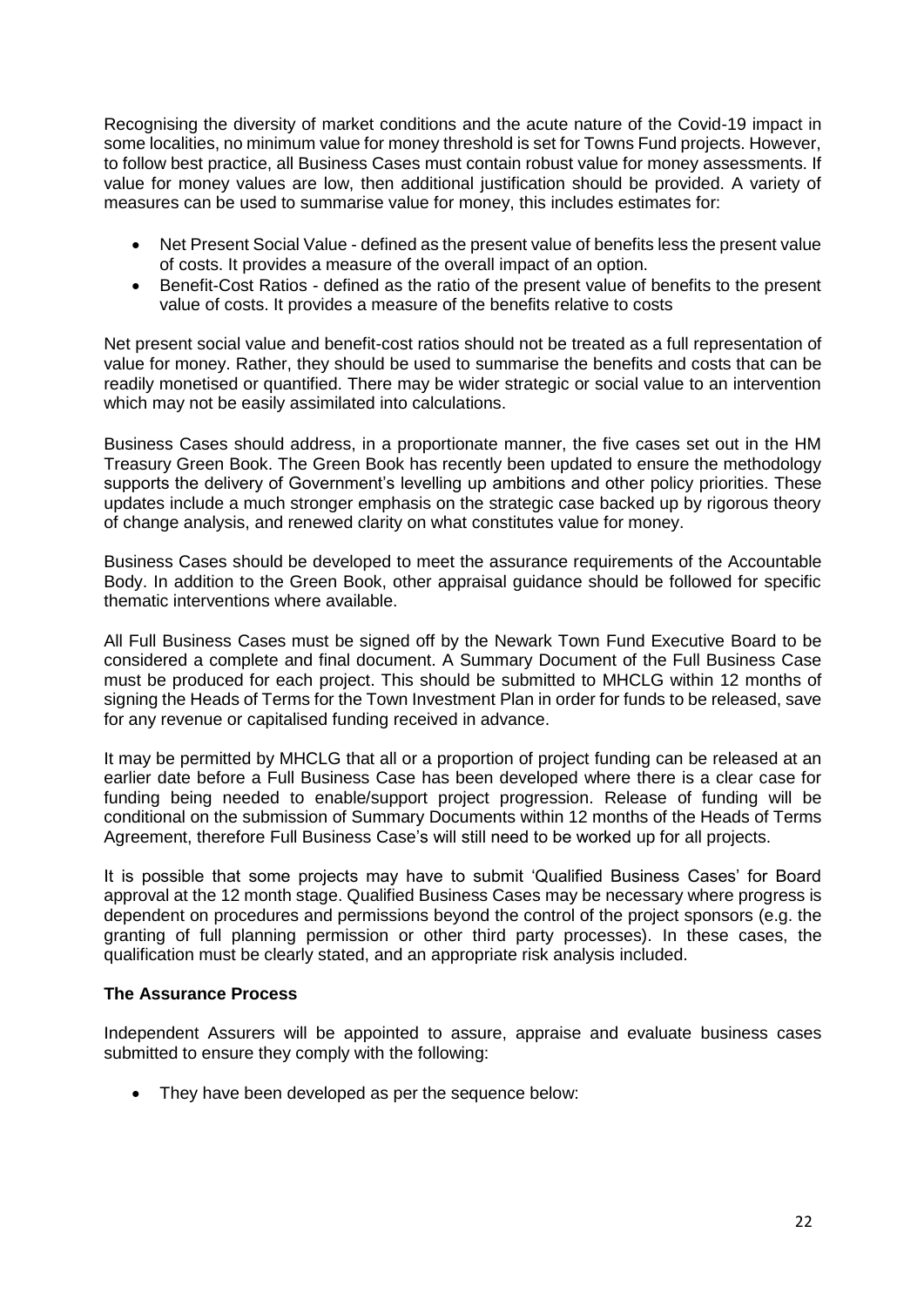

- They adhere to the guidance provided by Government and meet the 5 case model
- They have been developed and completed as per the information set out in the specification document

Upon submission of the Full Business Cases, the appointed Assurer will be required to evaluate the documents in line with the required structures and methodologies set out in the Green Book to ensure compliance with the Town Board requirements and governance needs.

The appointed Assurer is expected to meet the deadlines outlined and led by Newark & Sherwood District Council and show commitment and integrity in delivering to a fast pace, changeable agenda.

Any changes to deadlines and timescales must be agreed with and approved in writing by the Authorities representative.

Following completion of the assurance process, the appointed Assurer shall send their feedback to the Newark Town Board for review and sign off.

All Full Business Cases must be signed off by the Newark Town Fund Executive Board to be considered a complete and final document.

Where there is a change in personnel within the team developing the Business Case, this must be managed by the appointed Assurer in a reasonable manner to ensure that the service is not affected.

All information included in the Business Case(s) should be kept private and confidential by the appointed Assurer and must not be shared with third parties, unless agreed with Newark & Sherwood District Council as the Accountable Body.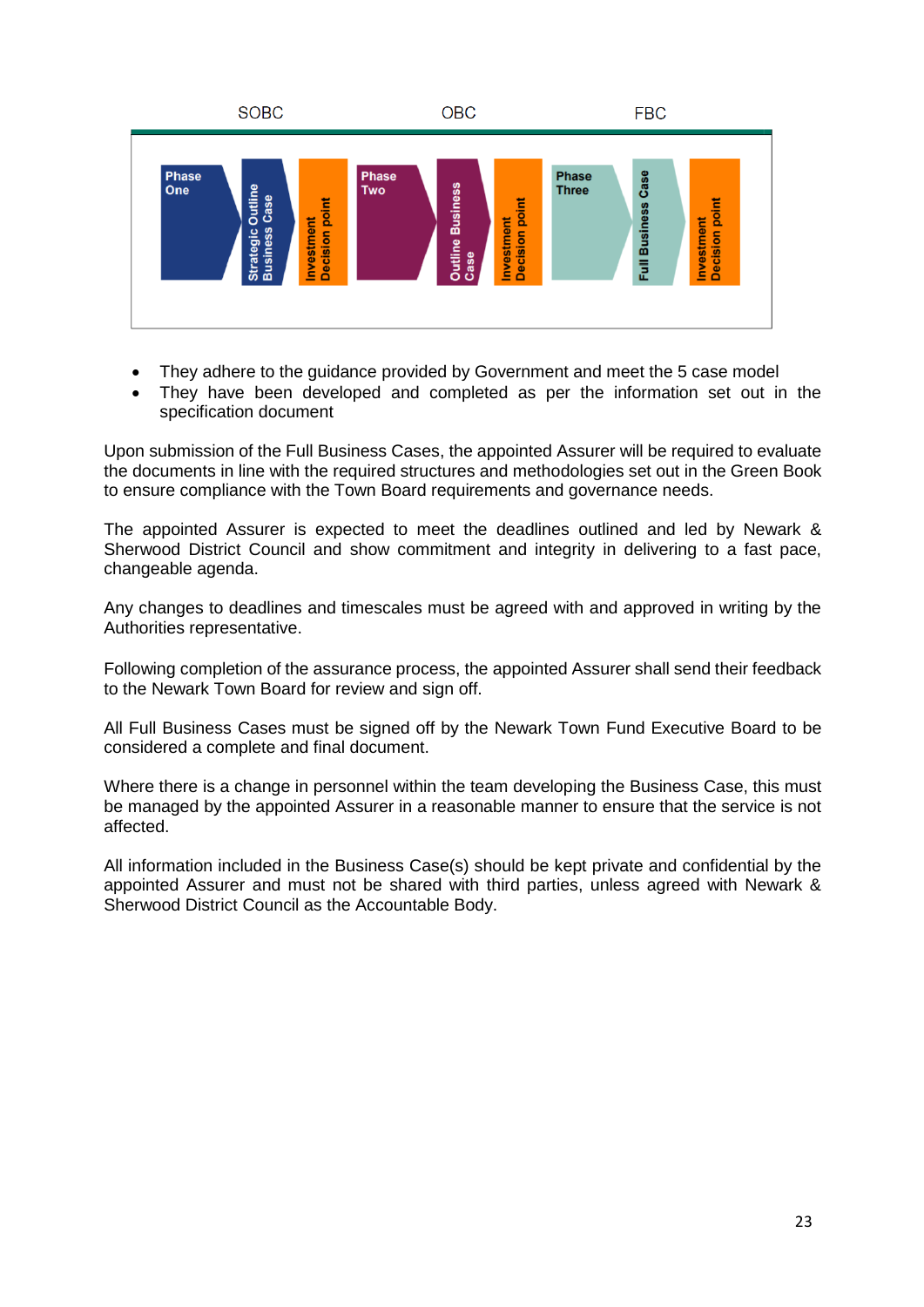## **15 Value for Money**

The Newark Towns Fund Board and the Accountable Body will need to assure themselves that projects are deliverable and represent 'High' value for money. It is the promoter's responsibility to provide sufficient independent evidence that the project delivers the required value for money score in line with HM Treasury Green Book principles. The Newark Towns Fund Board and the Accountable Body will use appropriate external consultants working on the Business Case development to consider the VFM and make recommendations to the Newark Towns Fund Executive and Main Board.

The evidence and information provided will vary from project to project due to the nature and priorities of the project.

The Newark Towns Fund Board will be responsible for ensuring value for money for all Town Investment Projects. The consultants secured for developing the business cases will include this assessment within the business case development, which will be scruitinised by the independent assurer. All business cases will be signed off by the Accountable Body and the Newark Towns Fund Board.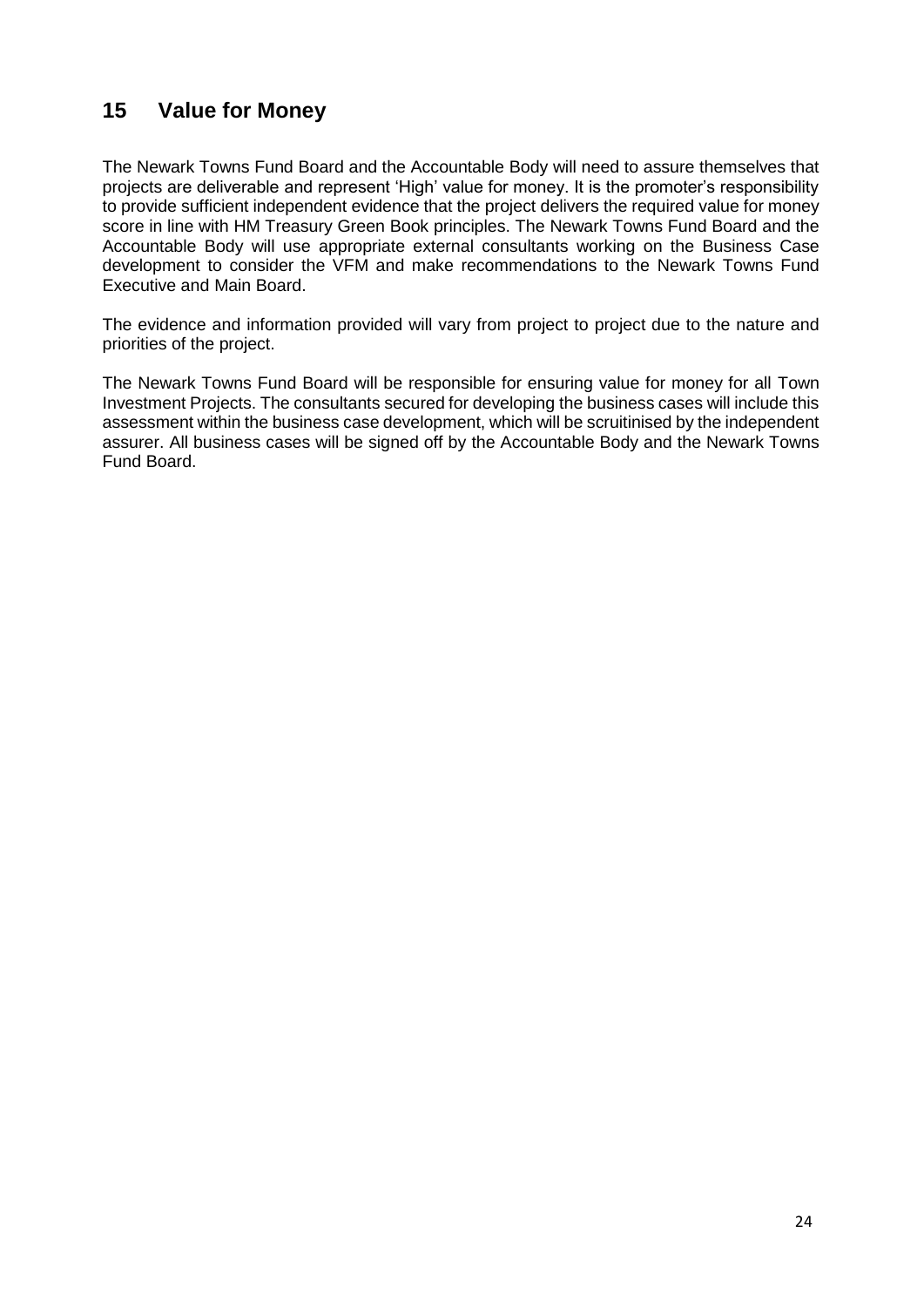## **16 Risk**

A risk register is maintained of all projects and this is updated on a regular basis and shared with the Newark Towns Fund Executive Board. The risks of each project are rated using a scoring matrix based on likelihood and impact that each risk presents. A set of mitigations is also included.

Based on the risk register and as part of the programme overview report, high risks within projects are highlighted to the Newark Towns Fund Executive Board by the project leads and mitigations are set out.

Where a project as a whole is seen as High Risk the Newark Towns Fund Executive Board will seek a full risk report including how the risks will be mitigated. If the Executive Board are not satisfied with the response they will seek a decision from the Newark Towns Fund Main Board to remove the project from the programme.

In the event that a project has, in the opinion of the Newark Towns Fund Executive Board, significantly changed (by 25% or more) from what was originally proposed (i.e.: spend profile, outputs and outcomes, or delivery) the Newark Towns Fund Executive Board will write to the project lead requesting a written response detailing why the project has changed.

Following receipt of the response the Newark Towns Fund Executive Board may decide to proceed with the amended project, may request that the project revert back to what was originally approved, release only part of the funding or delete the project from the programme.

The Newark Towns Fund Executive Board will be provided with monthly performance reports by the project lead. If it is reported that a project is delayed (commencement / completion / outputs / outcomes) by 3 months or more then the project will be reported as a High-Risk project. In this instance the Newark Towns Fund Executive Board will write to the project lead requesting a written response detailing why the project was delayed.

If the Newark Towns Fund Executive Board are not satisfied with the response, they can invite the project lead to present additional information, including at the Executive Board meeting. If the Executive Board remain dissatisfied, then they can request to the Newark Towns Fund Main Board to remove the project from the programme.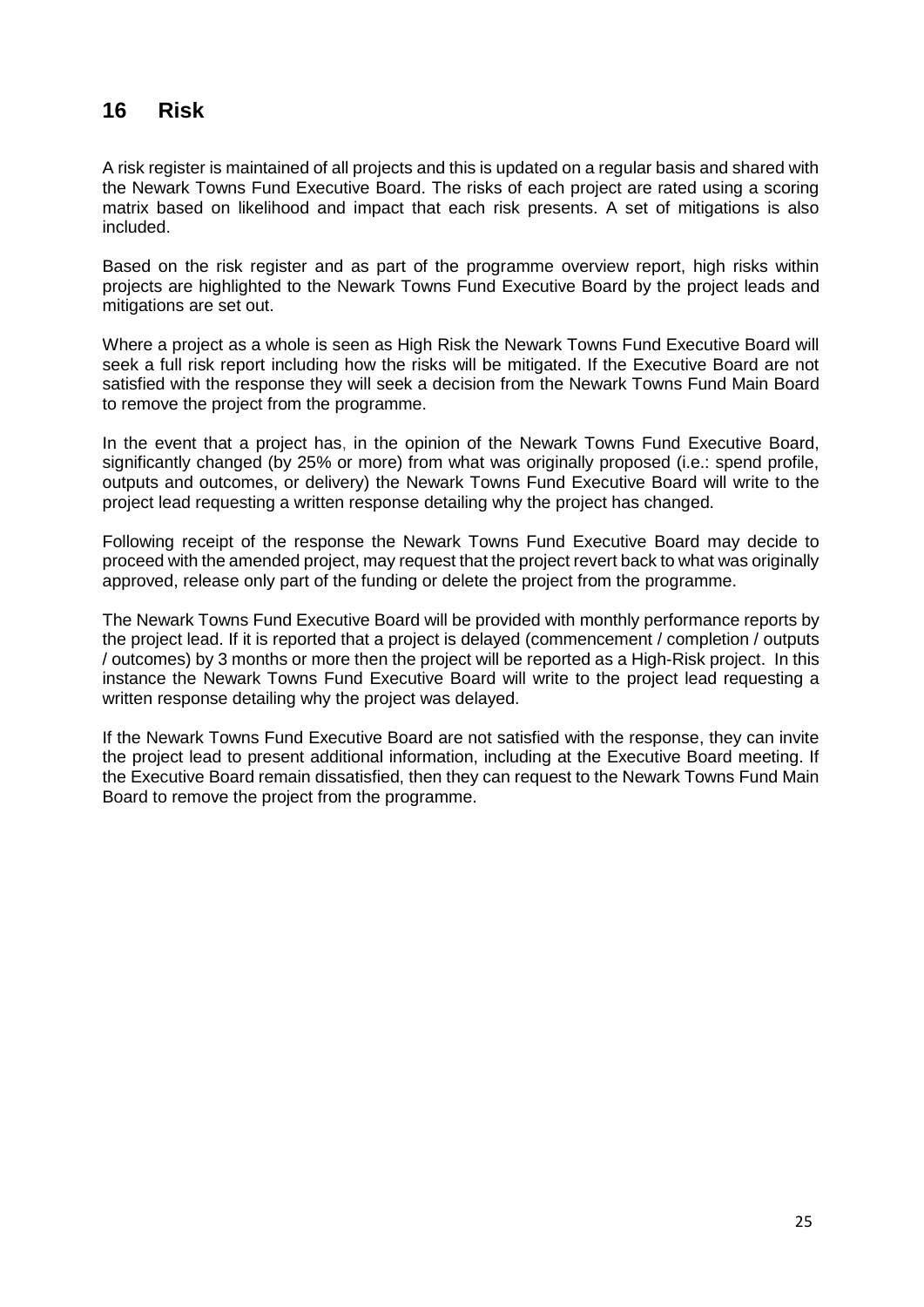## **17 Monitoring and Evaluation**

The Newark Towns Fund Board will manage the strategic programme and the Newark Towns Fund Executive Board will seek monthly updates from Project Leads on progress for each project.

Programme management will be through the monitoring process, the terms of this will be defined in each project's grant offer agreement and will be in line with the Monitoring and Evaluation Framework as set out by MHCLG.

#### **Monitoring and Evaluation within the Newark Towns Fund Board**

The Newark Towns Fund Board will be required to monitor the Town Investment Projects according to the milestones and outputs in the business case. This will be set out in the grant offer agreements.

The principles of programme management will be for Newark Towns Fund Executive Board to manage the key programme risks, through proactive engagement with the project leads and developing a system of regular reporting. A programme overview including high risk projects will be presented at every Newark Towns Fund Executive Board meeting.

Newark Towns Fund Board has the right, in conjunction with the Accountable Body, to withhold funding if the project delivery expectations, defined at inception are not met within the agreed funding period.

Projects will be required to submit either monthly or quarterly monitoring reports (financial, output and narrative) explaining their progress to spend and delivery targets and noting specific changes to the project and challenges in delivery. The Project Lead will check monitoring reports are correct prior to submitting an approved return and that records are retained for the duration of the reporting period. Spot checks for verification purposes will be undertaken by the Accountable Body.

A variance of 25% or more on grant profile and delivery targets will trigger a review by Newark Towns Fund Executive Board, who will request a written response detailing why the project has changed from the project lead.

Newark Towns Fund Main Board and Newark and Sherwood District Council, as Accountable Body, reserves the right to recover or withhold all or part of the funding supplied for a project in these circumstances:

- The project is not delivered within agreed dates
- The project delivered differs from that specified
- The outcomes demonstrated through post-delivery evaluation fall short of those on which the value for money assessment and business case were based
- The outputs identified in the Business Case are not delivered.

Monitoring reports will be summarised for consideration at the Newark Towns Fund Main Board meetings, using a RAG rating system. In line with good practice and to support effective and robust decision making, monitoring reports to the Newark Towns Fund Main Board will typically summarise good progress and areas of good practice. The report will also highlight risks to the delivery of the programme.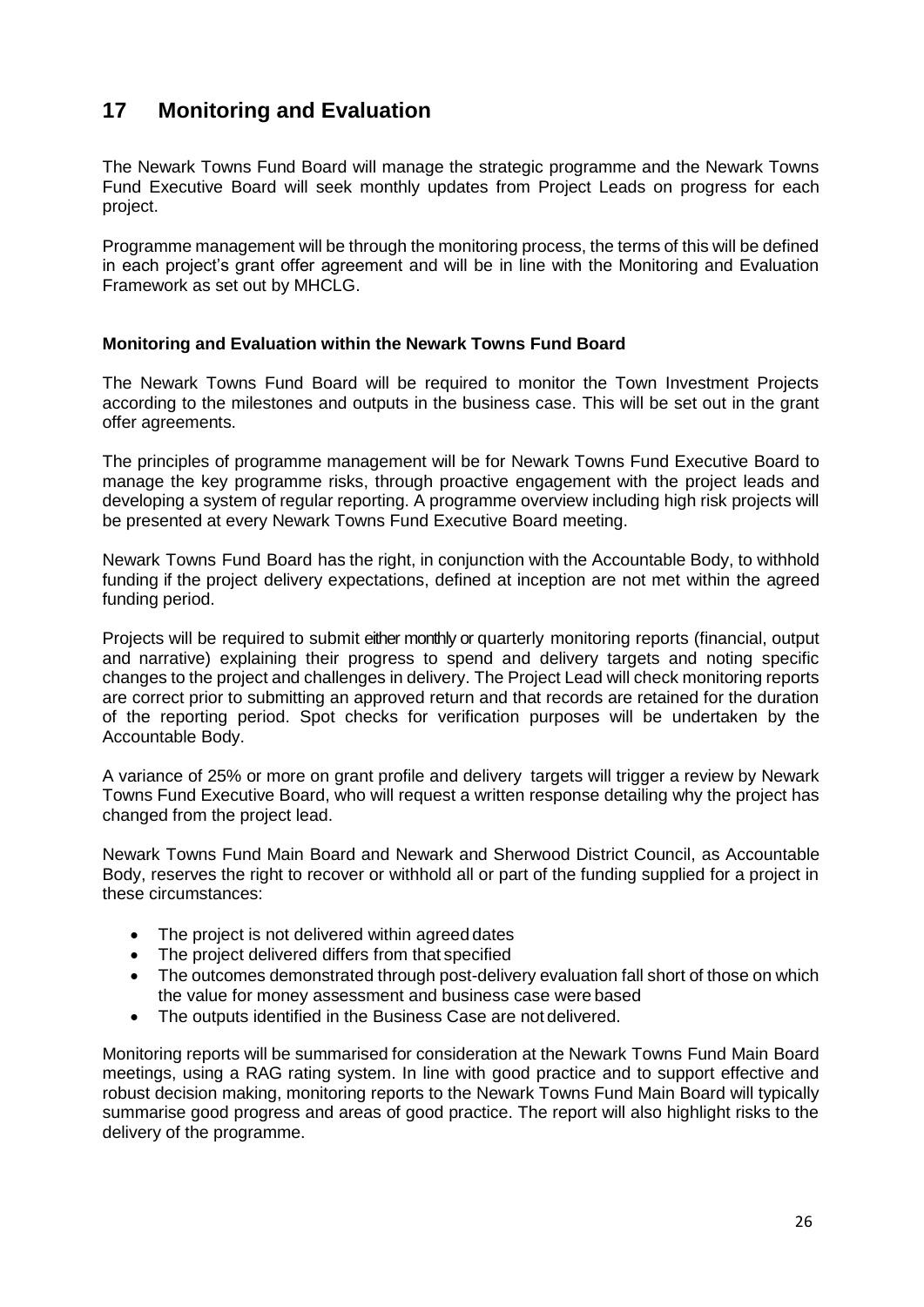If the Newark Towns Fund Executive Board considers it appropriate, project leads will be invited to the Newark Towns Fund Main Board meeting to explain the slippage. The Newark Towns Fund Executive Board will take local circumstances into account in taking decisions over whether funding should be withheld or recovered.

All projects will be subject to a post-project evaluation completion report; this will ensure Newark Towns Fund Board follows best practice using recognised project and programme management techniques to ensure sound decisions have been made.

Each projects monitoring reports will be defined by the outputs, outcomes, and interrelationships to the wider programme.

Furthermore, an annual monitoring report for all projects will be required to ensure overall progress on the Town Investment Plan.

#### **Monitoring and Evaluation Reporting to MHCLG**

A condition of receiving Towns Fund funding will be providing regular feedback to MHCLG on progress of the Town Investment projects, to allow for monitoring and evaluation.

At least every six months (or more regularly, if agreed with the Towns Hub) Newark and Sherwood District Council will be required to provide MHCLG with a comprehensive set of data relating to each Town Investment Project, including both total and forecast spend, and output metrics. These returns will be scrutinised and signed off by the Accountable Body's Section 151 Officer.

The specific data requirements are set out in the Monitoring and Evaluation Framework.

The Towns Hub will also conduct an annual review, assessing progress, understanding issues and agreeing any actions to be taken forward by each town. Continued funding is linked to the effective delivery of the deal.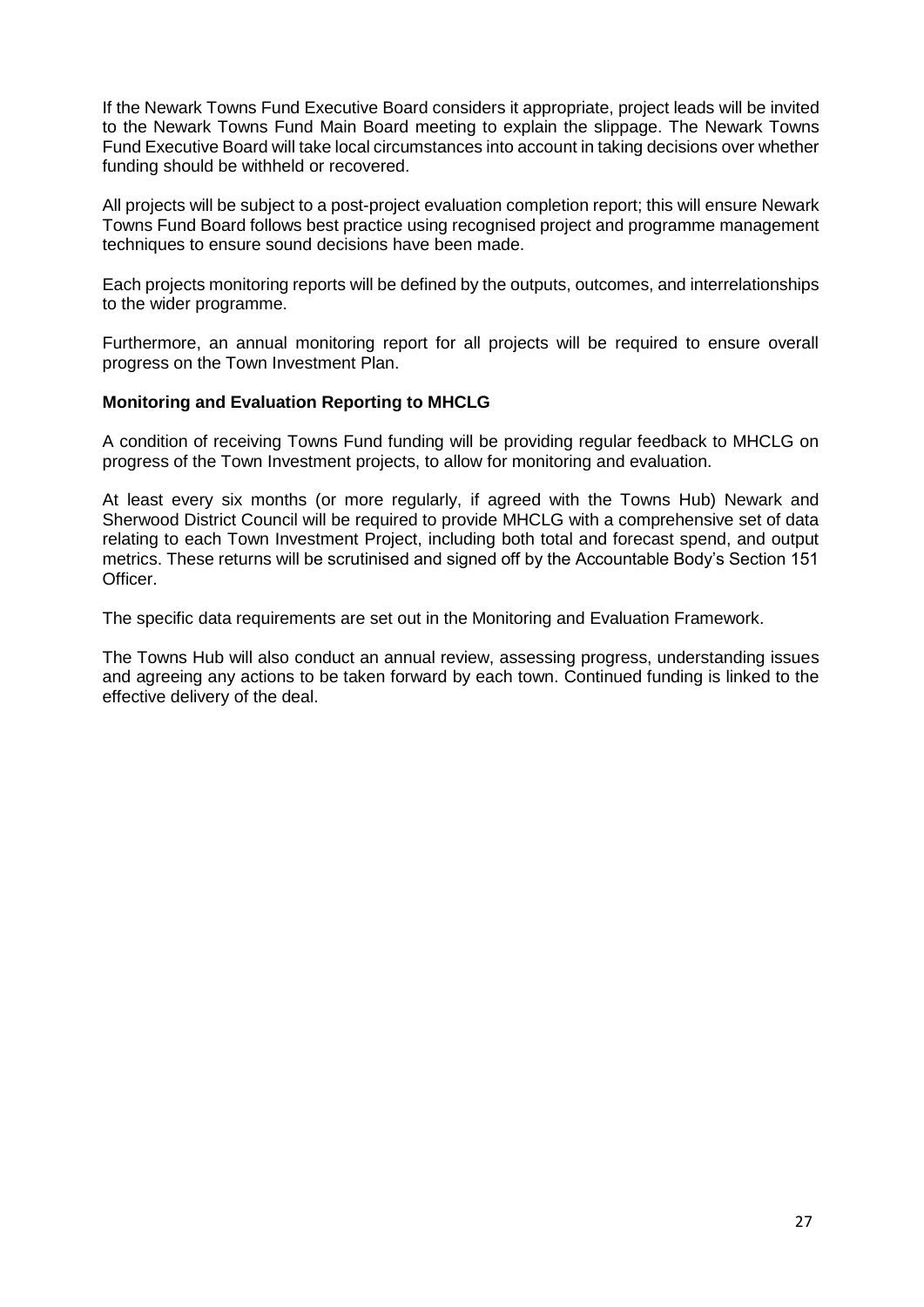## **Appendix 1 Newark Towns Fund Board Terms of Reference**

**Last Reviewed April 2021**

#### **1 STATEMENT OF PURPOSE**

1.1 The Newark Towns Fund Board is the vehicle through which the vision and strategy for the town is defined. In July 2020, the Newark Towns Fund Board submitted a Town Investment Plan, which was approved in March 2021 by the Ministry of Housing, Communities and Local Government for £25m of Towns Fund investment.

1.2 The primary role of the Newark Towns Fund Board is to provide strong and visible leadership for Newark, challenging partners to increase their ambition of what can be achieved collectively and acting as advocates for the town.

1.3 The Board will seek to maximise the opportunities for growth through the Town Investment Plan; overseeing the vision for the town and the development of the projects, focusing on its assets, opportunities and challenges.

#### **2 MEMBERSHIP AND VOTING RIGHTS**

2.1 The Newark Towns Fund Board comprises c.40 private and public businesses and bodies and is the vehicle through which the vision and strategy for the town is defined. The Newark Towns Fund Board comprises of the following representatives:

2.2 **Chair and Co-Chair** - The posts will lead and facilitate the Board providing strategic direction. Each role will be independent in its own right and at least one role will be held by a private sector representative. To enable the Board to proceed at least one of the two Chairs must be in attendance at the Main Board meetings and the Executive Board meetings. The Chair and Co-Chair will be voted in on an annual basis.

2.3 **Board Members** - Representatives from the public and private sector including local business, Higher Education, Further Education, community voluntary services, emergency services, media and the District Council. Board Membership will be reviewed annually. Any decision made by the Chair must be formally ratified by the rest of the Board Members. There may be one vote per organisation.

2.4 **Substitute Board Members** - Substitute members from organisations will be entitled to attend Board meetings and vote when a Board Member is not available. Substitute members are required to follow the governance process.

2.5 **Advisors** - Advisors are invited by Board Members and participate in the meetings but have no voting rights or ability to make decisions on behalf of the Board.

2.6 **S151 Officer** – Newark and Sherwood District Council is the Accountable Body for the Town Board. The Council's S151 Officer will ensure compliance with all necessary financial regulations.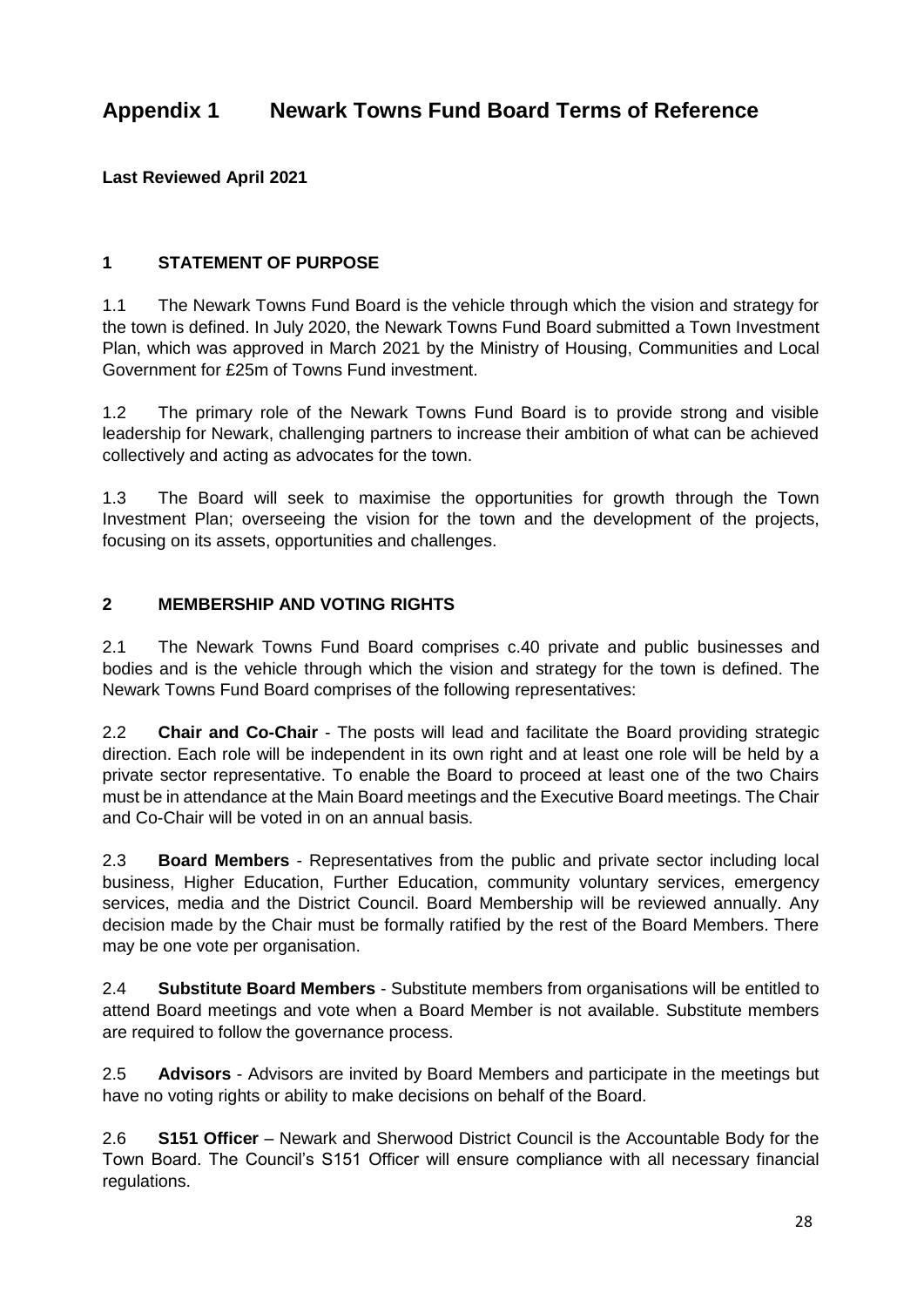#### **3 BOARD REPRESENTATIVES**

#### **3.1 Board Members**

| <b>Name</b>               | Company                                        | <b>Email</b>                          |
|---------------------------|------------------------------------------------|---------------------------------------|
| Alan Mellor               | <b>Newark Town Council</b>                     | alan.mellor@newark.gov.uk             |
| <b>Andrew Fox</b>         | Timico                                         | andrew.fox@timico.co.uk               |
| <b>Ben Sumner</b>         | University of Nottingham                       | ben.sumner@nottingham.ac.uk           |
| <b>Craig Berens</b>       | <b>YMCA</b>                                    | Craig.berens@nottsymca.org            |
| Darren Burke              | <b>Masdings of Newark</b>                      | darren@masdings.com                   |
| Darren Scott              | <b>National Careers Service</b>                | darren.scott@futuresforyou.com        |
| David Lloyd - Joint       | <b>NSDC</b>                                    | David.Lloyd@newark-sherwooddc.gov.uk  |
| Chairman                  |                                                |                                       |
| <b>Fiona Anderson</b>     | Nottingham Trent University                    | fiona.anderson02@ntu.ac.uk            |
| Gary Headland             | Lincoln College Group                          | gheadland@lincolncollege.ac.uk        |
| <b>Henry Price</b>        | Abbott & Co (Newark) Ltd                       | henry@air-receivers.co.uk             |
| Ian Dagley                | Hoval                                          | ian.dagley@hoval.co.uk                |
| Jackie Insley             | Newark and Sherwood                            | jackieinsley@sn-ca.org.uk             |
|                           | Citizens Advice Bureau                         |                                       |
| Johanne Thomas            | <b>Urban and Civic</b>                         | johanne.thomas@urbanandcivic.com      |
| John Coles                | Evenbrook                                      | john.c@evenbrook.co.uk                |
| Kevin Guthrie             | <b>Newark Business Club</b>                    | k.guthrie@guthrietherapy.com          |
| Linny Beaumont            | <b>Canal and River Trust</b>                   | Linny.Beaumont@canalrivertrust.org.uk |
| Jerry Hague               | Newark and Sherwood                            | JerryHague@nandscvs.org               |
|                           | <b>Community and Voluntary</b>                 |                                       |
| Matt Colbourne            | <b>Services</b><br>East Midlands Digital Media | matt@eastmidlandsdigitalmedia.co.uk   |
| Matthew Ellis-            |                                                |                                       |
| Mather                    | <b>Ellis Mather Group</b>                      | mellis@magnetexpert.com               |
| Mick Baker                | <b>Farndon Parish Council</b>                  | mickbaker038@btinternet.com           |
| Nikki Burley              | <b>Newark Emmaus Trust</b>                     | nikki@newarkemmaustrust.co.uk         |
| <b>Paul Holmes</b>        | Wirtgen Group                                  | paul.holmes@wirtgen-group.com         |
| <b>Richard Gelsthorpe</b> | Pratt & Gelsthorpe                             | richard.gelsthorpe@peugeotmail.co.uk  |
| Ronnie White              | <b>Balderton Parish Council</b>                | Ronnie. White@newark-                 |
|                           |                                                | sherwooddc.gov.uk                     |
| <b>Steff Wright</b>       | <b>Gusto UK</b>                                | steffwright@gusto-uk.com              |
| <b>Timothy Calvert</b>    | <b>Dixons</b>                                  | timothy.calvert@dixonscarphone.com    |
| Tom Cartledge -           | <b>Benoy Ltd</b>                               | tom.cartledge@handley-house.com       |
| <b>Joint Chairman</b>     |                                                |                                       |
| <b>Tony Aspbury</b>       | Newark and                                     | tony@aspburyplanning.co.uk            |
|                           | Nottinghamshire Agricultural                   |                                       |
|                           | Society                                        |                                       |

#### **3.2 Substitute Board Members**

| <b>Name</b>  | Company                      | Email |
|--------------|------------------------------|-------|
| Alan Leather | <b>Canal and River Trust</b> |       |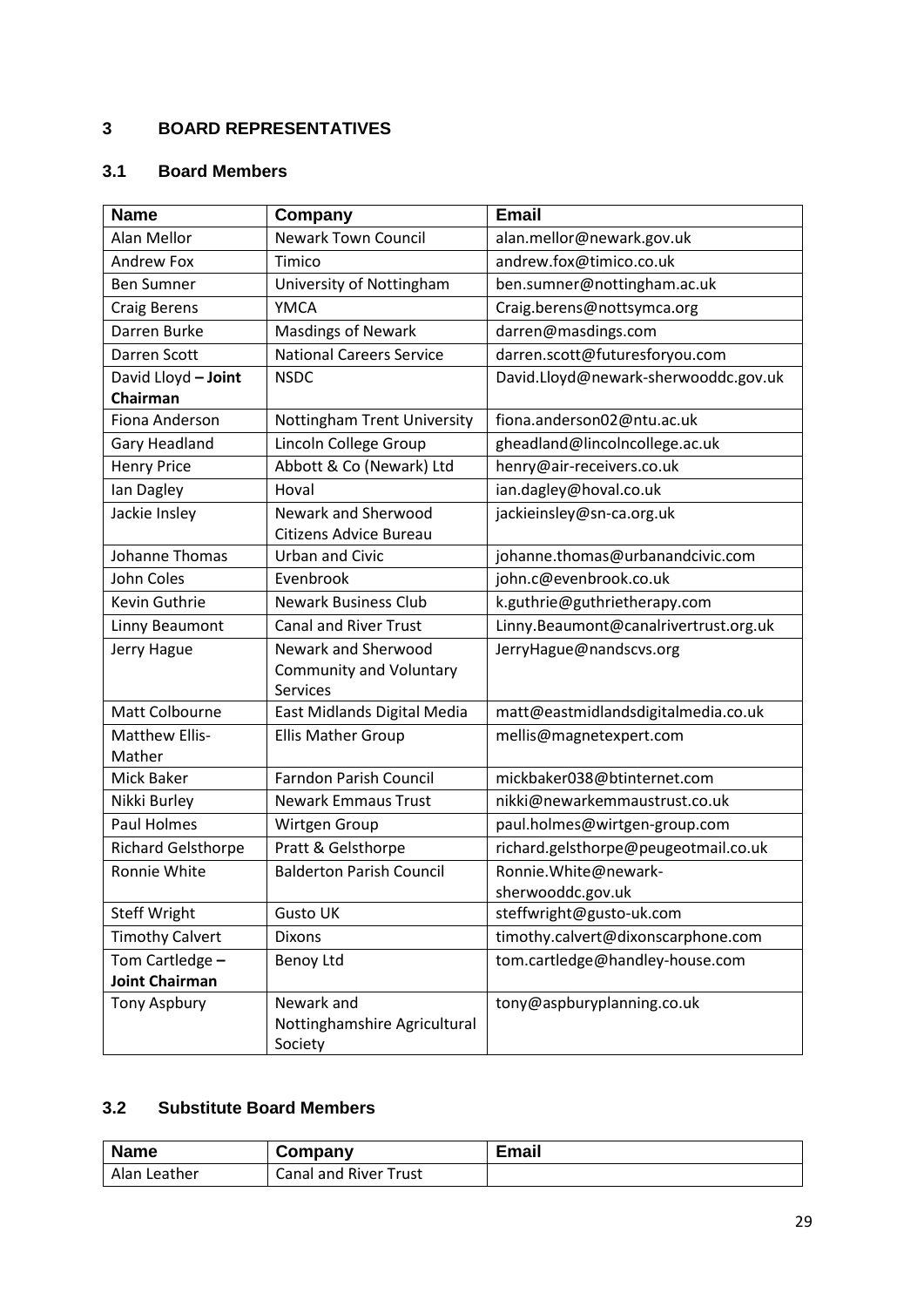| David Jones                | Timico                        | david.jones@timico.co.uk               |
|----------------------------|-------------------------------|----------------------------------------|
| Jayne Saunders             | <b>Farndon Parish Council</b> | clerk.farndon.pc@btconnect.com         |
| Jo Bradley                 | Wirtgen Group                 | jo.bradley@nottsymca.org               |
| Keith Girling              | <b>NSDC</b>                   | Keith.Girling@newark-sherwooddc.gov.uk |
| Michael Durban             | University of Nottingham      | michael.durban@nottingham.ac.uk        |
| <b>Richard Coppell</b>     | <b>Urban and Civic</b>        | richard.coppell@urbanandcivic.com      |
| Ross Halley                | Hoval                         | Ross.halley@hoval.com                  |
| Simon Shaw                 | <b>Newark Business Club</b>   | simon.shaw@duntop.co.uk                |
| <b>Stuart Ellis-Mather</b> | <b>Ellis Mather Group</b>     | smather@magnetexpert.com               |
| Tom Marsden                | Lincoln College Group         | tmarsden@lincolncollege.ac.uk          |

#### **3.3 Advisors**

| <b>Name</b>             | Company                             | <b>Email</b>                          |
|-------------------------|-------------------------------------|---------------------------------------|
| <b>Andrew Ruff</b>      | <b>Network Rail</b>                 | andrew.ruff@networkrail.co.uk         |
| Clive Fletcher          | <b>Historic England</b>             | clive.Fletcher@HistoricEngland.org.uk |
| David Wright            | <b>BEIS</b>                         | david.wright@beis.gov.uk              |
| Frank Horsley           | <b>D2N2 Local Enterprise</b>        | frank.horsley@d2n2lep.org             |
|                         | Partnership                         |                                       |
| Jane Hutchinson         | <b>NSDC</b>                         | Jane.Hutchinson@newark-               |
|                         |                                     | sherwooddc.gov.uk                     |
| John Latham             | University of Lincoln               | jlatham@lincoln.ac.uk                 |
| John Robinson           | <b>NSDC</b>                         | John.Robinson@newark-                 |
|                         |                                     | sherwooddc.gov.uk                     |
| Karen McCarthy          | <b>Benoy Ltd</b>                    | Karen.McCarthy@handley-house.com      |
| <b>Karl Tupling</b>     | <b>Homes England</b>                | karl.tupling@homesengland.gov.uk      |
| Kerry Jackson           | Department for Work and             | kerry.jackson@dwp.gov.uk              |
|                         | Pensions                            |                                       |
| Lesley Owen-Jones       | National Heritage Lottery           | lesley.owen-jones@heritagefund.org.uk |
|                         | Fund                                |                                       |
| Matt Hall               | Department for Work and             | matthew.hall1@dwp.gov.uk              |
|                         | Pensions                            |                                       |
| Matt Lamb               | <b>NSDC</b>                         | Matt.Lamb@newark-sherwooddc.gov.uk    |
| <b>Neil Cuttell</b>     | <b>NSDC</b>                         | Neil.Cuttell@newark-sherwooddc.gov.uk |
|                         | <b>Nottinghamshire County</b>       |                                       |
|                         | Council                             |                                       |
| Paul Gasgoine           | Homes England                       | paul.gascoine@homesengland.gov.uk     |
| <b>Robert Churchill</b> | <b>NSDC</b>                         | robert.churchill@newark-              |
|                         |                                     | sherwooddc.gov.uk                     |
| Sarah V Forgione        | <b>NSDC</b>                         | Sarah.Forgione@newark-                |
|                         |                                     | sherwooddc.gov.uk                     |
| Sandhya Ward            | Homes England                       | sandhya.ward@homesengland.gov.uk      |
| Sanjiv Kohli            | <b>NSDC</b>                         | Sanjiv.Kohli@newark-sherwooddc.gov.uk |
| <b>Simon Witts</b>      | Aviation 360                        | simon.witts@aviation360.co.uk         |
| <b>Tim Brown</b>        | Department for Work and<br>Pensions | tim.c.brown@dwp.gov.uk                |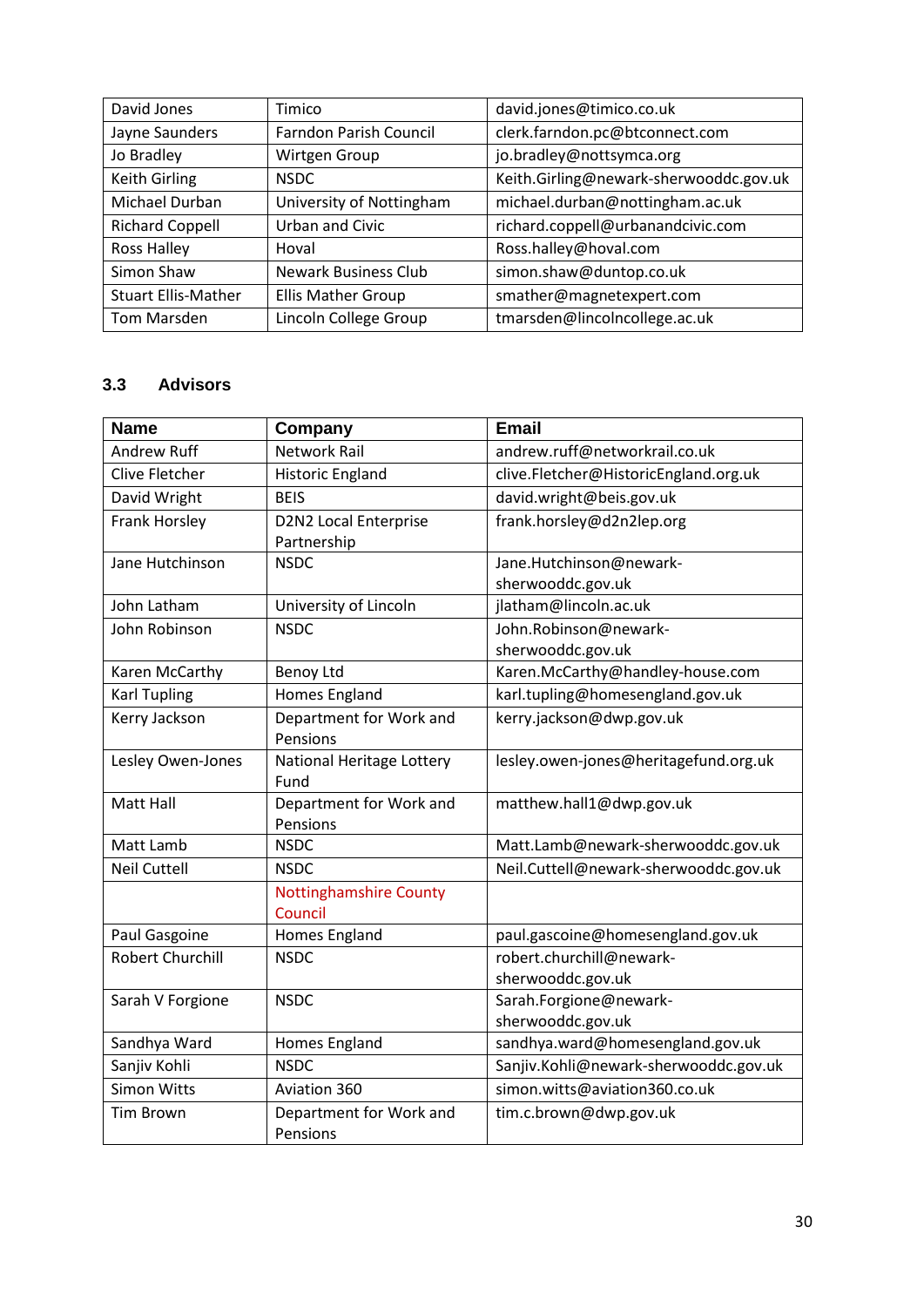#### **4 TERMS OF REFERENCE**

- 4.1 The key functions of the Newark Towns Fund Board are to:
	- i. Provide leadership and accountability for the Town Investment Plan; defining vision, shared priorities and set challenges.
	- ii. Oversee development of a programme of interventions and individual business cases in order to negotiate a Town Deal with the Government
	- iii. Maximise visibility and promote the priorities of Newark at local, regionally, national and international levels and develop a voice for Newark with the Government
	- iv. Challenge partners to increase their ambition of what can be achieved collectively, acting as advocates for the town
	- v. Make decisions in terms of the Town Investment Plan and Town Deal, however Newark and Sherwood District Council as the Accountable Body will need to give approval through its own decision-making processes
	- vi. Engage stakeholders though consultation programmes in the development and delivery of programmes and projects.
- vii. Ensure equality and diversity is represented on the Board to reflect the local community diversity.

#### **5 CONDUCT**

5.1 The Newark Towns Fund Board will be based on collaboration and business will be conducted in the spirit of partnership working and abide by Nolan principles. All Board Members are required to sign up to the Code of Conduct set out at Annex 1 below. All decisions will be made in accordance with the following principles:

- Due consultation will be carried out where appropriate (including taking relevant professional advice from officers);
- There will be a presumption in favour of open and transparent decision making;
- There will be a clarity of aims and desired outcomes;
- All decisions will be taken as members of the Newark Town Board and not on behalf of specific organisations or areas.

5.2 Members and Substitute Members of the Newark Towns Fund Board are required to declare any interests, gifts or hospitality which they have or receive which could influence any decisions they may make as board members.

5.3 Where a Members declares an interest they will be required to leave the meeting during discussion and voting on the item, in the same circumstances that a Member of Newark & Sherwood District Council would be required to leave a meeting.

#### **6 STRUCTURE**

6.1 The structure of the Newark Towns Fund Board is as follows: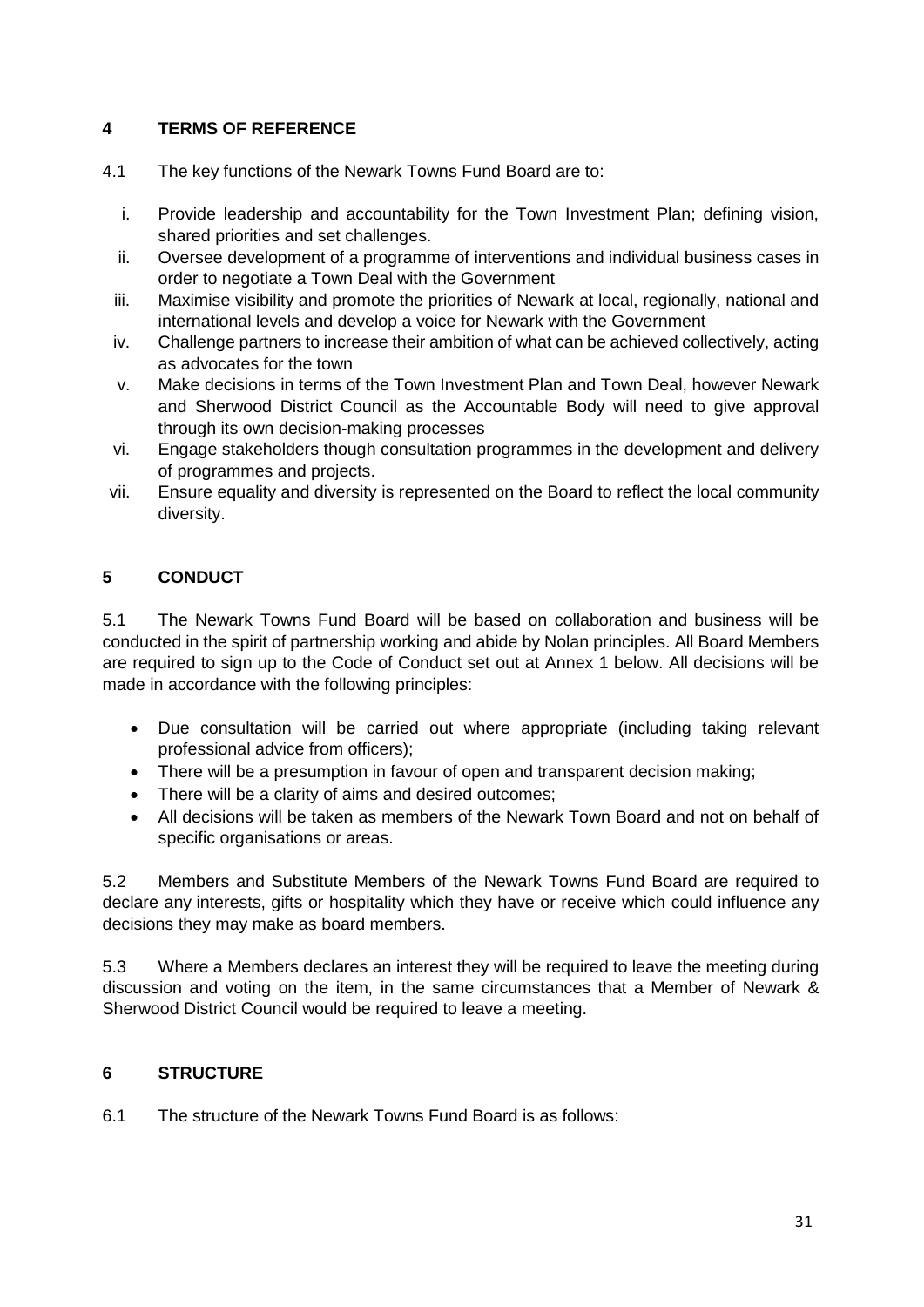

6.2 The Newark Towns Fund Main Board is made up of the Board Members and Substitute Members as detailed in Board Representatives. The Main Board is to meet once every 6 months and its purpose is to oversee strategic decisions.

6.3 The Newark Towns Fund Executive Board is made up of a maximum of eight Board Members of which at least one is from Newark and Sherwood District Council, and at least four are from the private sector. The Executive Board representatives are approved annually by the Main Board and includes one of the Co-Chairs. The purpose of the Executive Board is to drive operational and delivery decisions as delegated by the Main Board. Advisors can be invited into Executive Board meetings and decision making.

6.4 Theme Based Working Groups are made up of individual themed project groups. These groups are formulated and meet as required. The purpose of these groups are to deliver the projects identified in the Town Investment Plan and report any additional initiatives to the Executive Board.

#### **7 MEETINGS**

#### **7.1 Newark Towns Fund Main Board**

- The Board will meet on a bi-annual basis
- Meetings will include detailed discussions of matters that are of strategic importance
- Meetings will be quorate when 10 members are in attendance
- Agenda for meetings will be published on the NSDC website in advance of the meeting (allowing 5 clear working days)
- Final minutes once approved by the Board will be published on the NSDC website within 10 clear working days of the meeting
- All declarations of interest will be included in the published minutes

#### **7.2 Newark Towns Fund Executive Board**

- The Board will meet on a monthly basis
- Meetings will include detailed discussions of matters that are of operational and delivery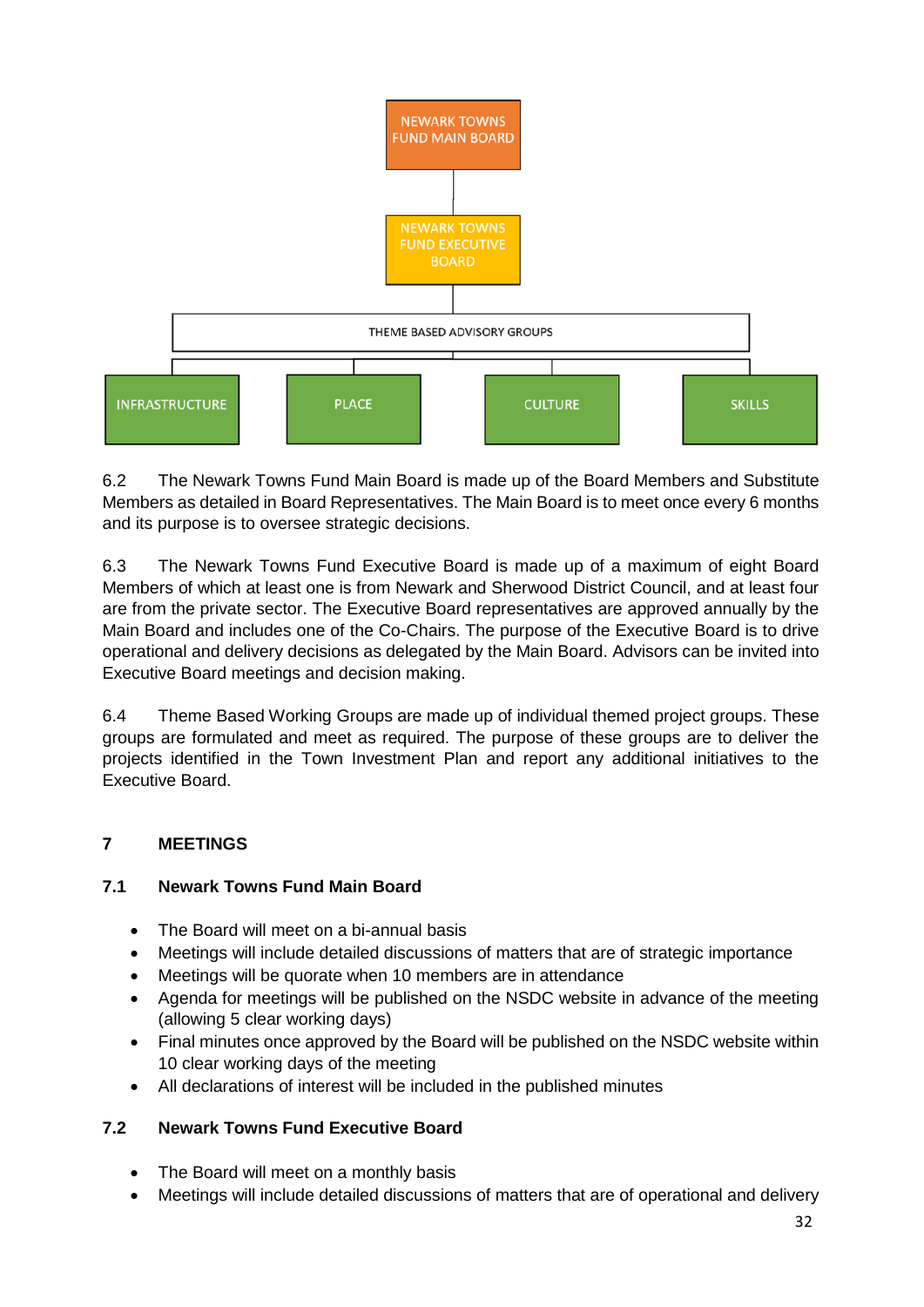importance

- Meetings will be quorate when 4 members are in attendance
- Agenda for meetings will be published on the NSDC website in advance of the meeting (allowing 5 clear working days)
- Final minutes once approved by the Board will be published on the NSDC website within 10 clear working days of the meeting
- All declarations of interest will be included in the published minutes

#### **8 ACCOUNTABLE BODY**

8.1 Newark and Sherwood District Council is the Accountable Body for the Town Board. The Council's S151 Officer will ensure compliance with all necessary financial regulations.

8.2 The Board Terms of Reference will be reviewed and updated annually in March each year. This is in order to review the structure of the Board as the Newark Towns Fund Board moves into the next phases of development.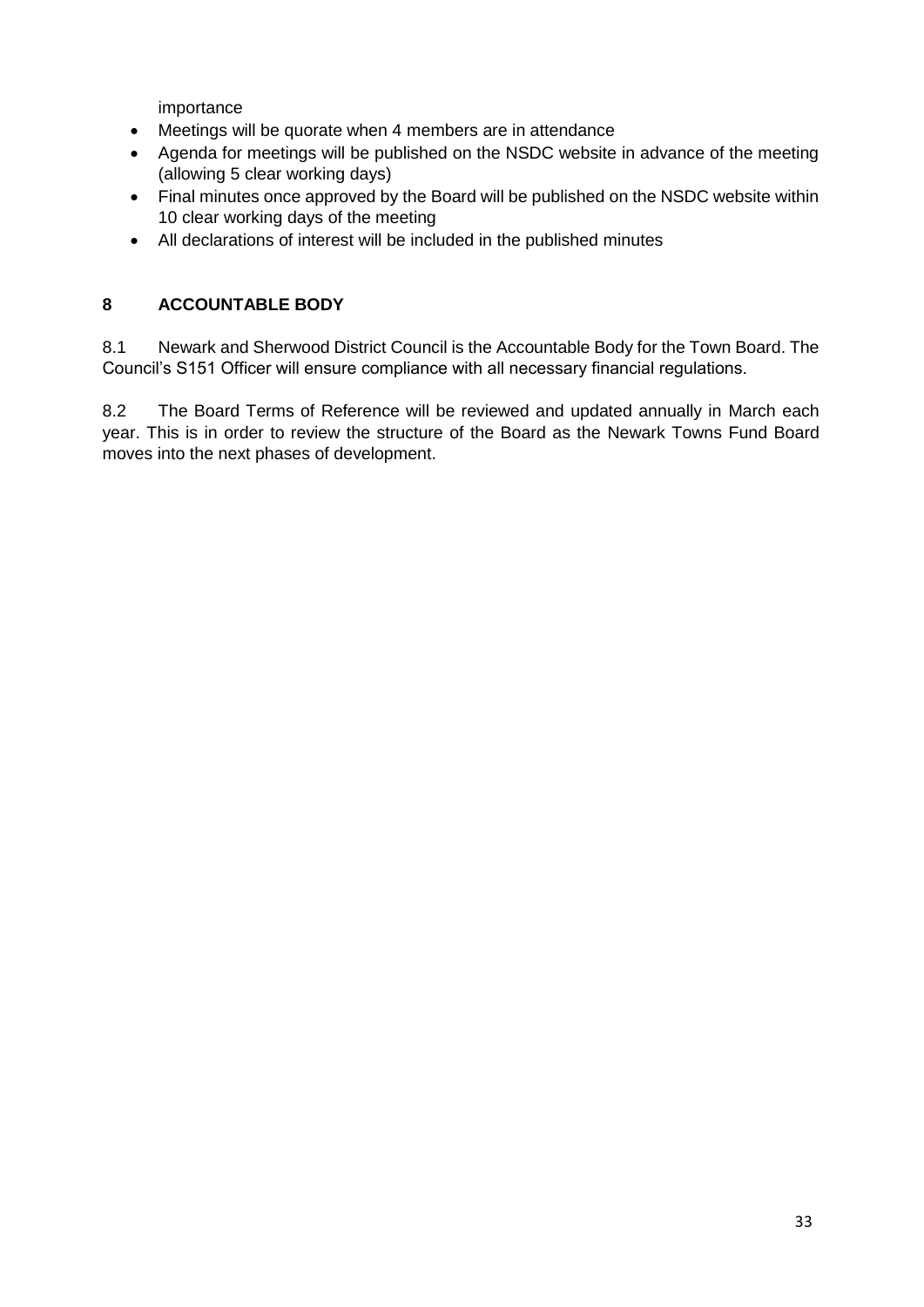#### **ANNEX 1 Newark Town Deal Boards - Code of Conduct**

As per the Towns Fund Prospectus, the Government expect that Town Deal Boards align with governance and polices of the Lead Council (Newark and Sherwood District Council). This includes whistle blowing, conflicts of interest and complaints.

Newark and Sherwood District Council expects employees and its members to adhere to the Nolan Principles of public life. Therefore, members of the Newark Towns Board, Executive Committee and Sub Boards ('The Boards') are expected to adhere to those same principles of:

- 1. Selflessness
- 2. Integrity
- 3. Objectivity
- 4. Accountability
- 5. Openness
- 6. Honesty
- 7. Leadership

Although the Government expects that 'The Boards' Code of Conduct must align with that of the Lead Council, there may be elements of the Lead Council's Code of Conduct that are not applicable to board members, in relation to the Newark Town board and its function.

For example, members of 'The Boards' may not necessarily be employed by the Lead Council, therefore elements from the Lead Council's Code of Conduct relating to agreed pay would not apply, as membership of the board is not a paid role. A further example would be that there is no leave allowance associated with board membership, therefore the Lead Council's leave policy would also not apply.

Members of the Newark Town Board are required to declare any interests, gifts or hospitality which they have or receive which could influence any decisions they may make as Board members.

Members of 'The Boards' are expected adhere to the latest version of the agreed 'Communications and Engagement Statement'.

If a complaint is received by 'The Boards', the matter will be referred to the Lead Council and dealt with under the Lead Council's complaints policy.

Copies of the Lead Council's applicable policies, within its own Code of Conduct can be obtained via the website www.newark-sherwooddc.gov.uk/

Failure to adhere to the Newark Town Deal Board Code of Conduct could result in removal from the Board.

Signed:

| Date:         |
|---------------|
| Name:         |
| Organisation: |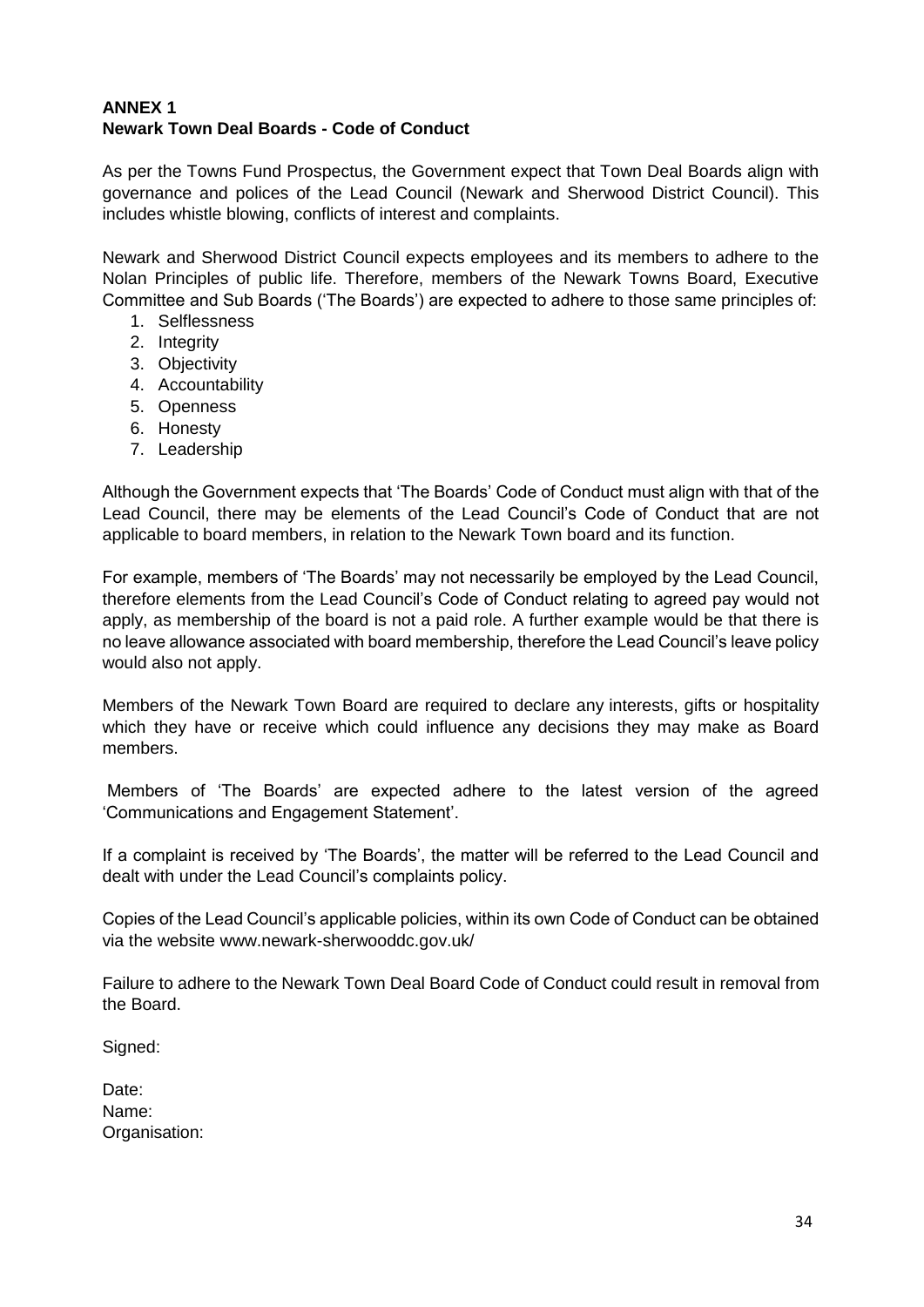## **Appendix 2 Register of Interest**

#### **Board Member Register of Interest**

To be completed by all Board Members

This Register of Interest will be published and made public on Newark and Sherwood District Council's Town Board website

| <b>BOARD MEMBER</b>                                                                                                                                                                                                                                              |                |  |
|------------------------------------------------------------------------------------------------------------------------------------------------------------------------------------------------------------------------------------------------------------------|----------------|--|
| <b>Full Name</b>                                                                                                                                                                                                                                                 |                |  |
| <b>DESCRIPTION</b>                                                                                                                                                                                                                                               | <b>DETAILS</b> |  |
| Any body of which the<br><b>Board</b><br>Member is a director or officer of:                                                                                                                                                                                     |                |  |
| of which<br>firm<br>the<br><b>Board</b><br>Any<br>Member is a partner:                                                                                                                                                                                           |                |  |
| Any firm or organisation of which the<br>Board Member is an employee:                                                                                                                                                                                            |                |  |
| Any public body of which the Board<br>Member is an official or elected<br>shareholder:                                                                                                                                                                           |                |  |
| Any company whose shares are<br>publicly quoted in which the Board<br>Member owns or controls more than<br>2% of the shares:                                                                                                                                     |                |  |
| Any company whose shares are not<br>publicly quoted in which the Board<br>Member owns or controls more than<br>10% of the shares:                                                                                                                                |                |  |
| Any<br>property<br>owned<br>the<br>by<br>Company or any shareholder in<br>which the Board Member has an<br>which<br>the<br>interest<br><b>Board</b><br>or<br>Member occupies:                                                                                    |                |  |
| Any<br>other<br>interest<br>which<br>is<br>significant or material including any<br>direct or indirect financial interest<br>which may influence the Board<br>Member's judgement on matters<br>considered<br>being<br>or<br>to<br>be<br>considered by the Board: |                |  |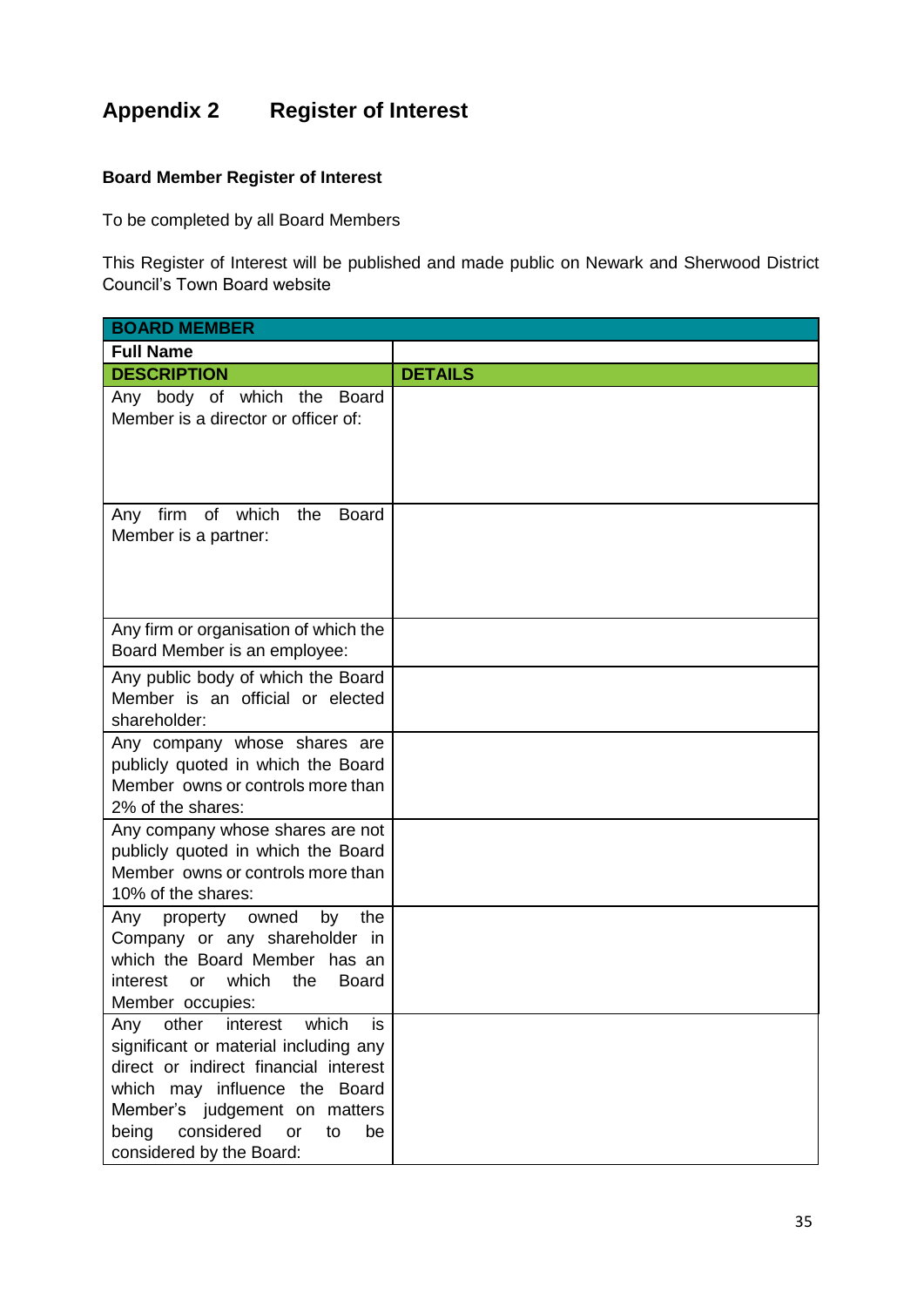#### **Privacy Notice How We Will Use Your Data**

The personal information you provide will only be used by Newark and Sherwood District Council, the Data Controller, in accordance with UK Data Protection Act 2018 to undertake a statutory function. The basis for processing this information is to enable the council to undertake a public task.

Some of your personal information will be included in a public register in accordance with our statutory responsibility and this will be published on the council's website.

Your personal data will be kept in accordance with the Council's retention policy and schedule.

For further details about how you information may be used or about your rights under this legislation and any subsequent data protection legislation please read our full privacy notice on our website: <https://www.newark-sherwooddc.gov.uk/yourcouncil/privacy/> or contact the Council's Information Governance Officer on 01636 655216 or via email on [freedom@nsdc.info](mailto:freedom@nsdc.info)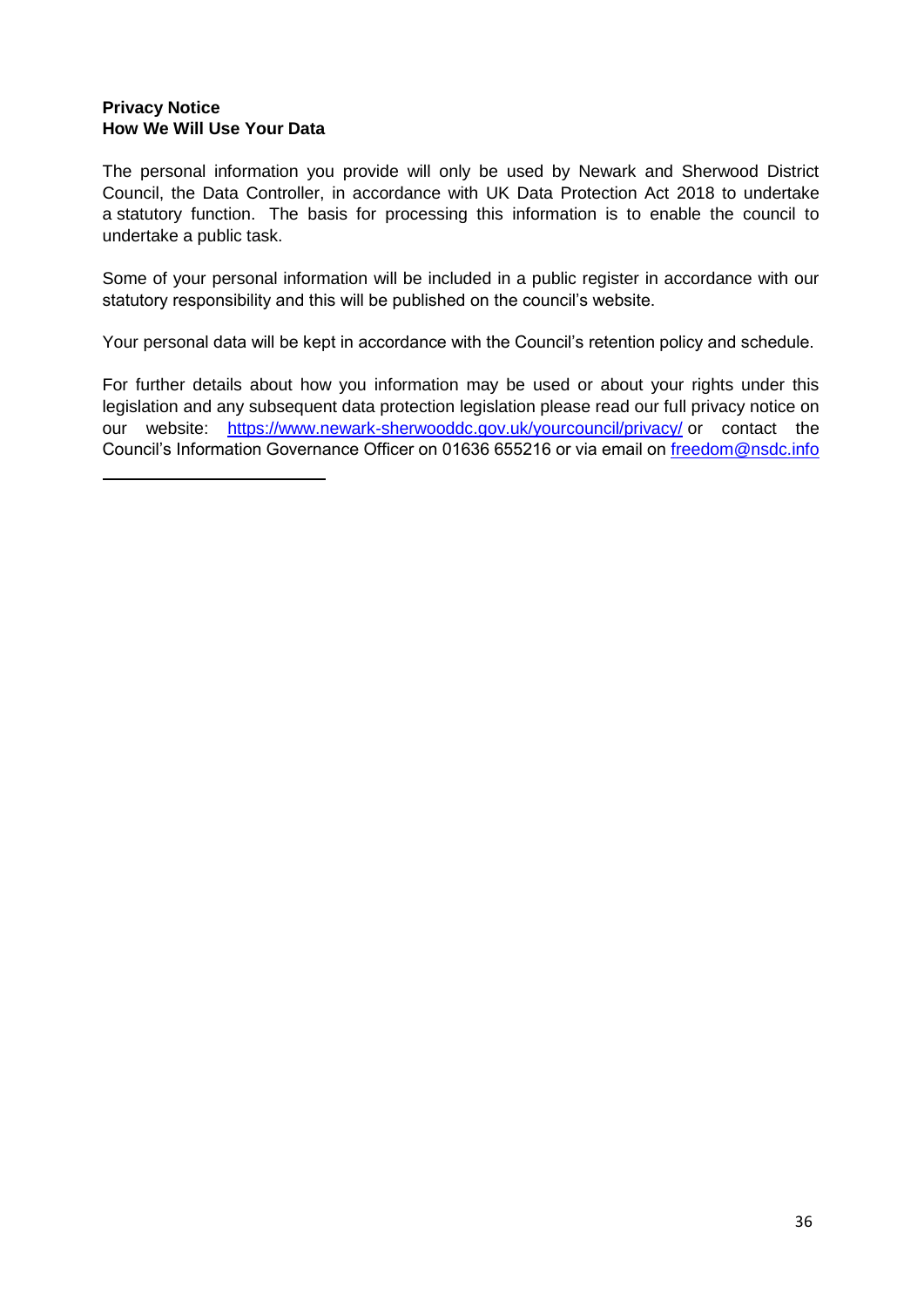## **Appendix 3 Checklist**

#### **Outline Business Case**

If required, an Outline Business Case must demonstrate the following:

- 1. Land required to deliver the Project is demonstrably secured or there is a process to bring all the land required under the control of the Project Lead(s), including any letters of intent with relevant landowner(s).
- 2. Any other sources of funding, other than Towns funding, required to deliver the project have been identified and evidenced.
- 3. Confirmation that the project remains in accordance with the Newark Town Investment Plan with respect to overall grant and match contribution'
- 4. Outputs, timings and objectives for the project, which are in accordance with the Newark Town Investment Plan (July 2020)have been identified.
- 5. Confirmation that the project remains in accordance with the Newark Town Investment Plan with respect to overall grant and match contribution'
- 6. The project has a detailed risk register which includes:
	- a. The Project Lead responsible for the project
	- b. Scored risks
	- c. Mitigations to address the risk
	- d. A new score taking mitigations into account
- 7. Confirmation that the project is Subsidy Control compliant.

If a project has not reached these milestones but the Project Lead wishes for the Business Case to be progressed, then it must be agreed with the Executive Board.

The Newark Towns Fund Executive Board and the Accountable Body will carry out an assessment of the Outline Business Case in line with the MHCLG guidance and report back to the Project Lead with confirmation on whether the project can progress to Full Business Case or whether there are any further requirements. Once the Outline Business Case is approved by the Newark Towns Fund Executive Board and the Accountable Body then the Executive Board will inform the Main Board of the approval and allow the Project Lead to progress the Full Business Case.

In some circumstances, where the project has already been significantly progressed, the Project Lead may make a request to the Towns Fund Executive Board that the project is fast tracked straight to a Full Business Case. Full details on the project and reasoning behind the request must be presented to the Executive Board by the Project Lead in order for a decision to be made.

#### **Full Business Case**

Any Full Business Case submitted by the Project Lead(s) must demonstrate the following :

- 1. Where an OBC has been approved, all milestones from the Outline Business Case have been met.
- 2. Confirmation of planning permission (or that the development constitutes permitted development) or confirmation that a planning application has been submitted to the local planning authority.